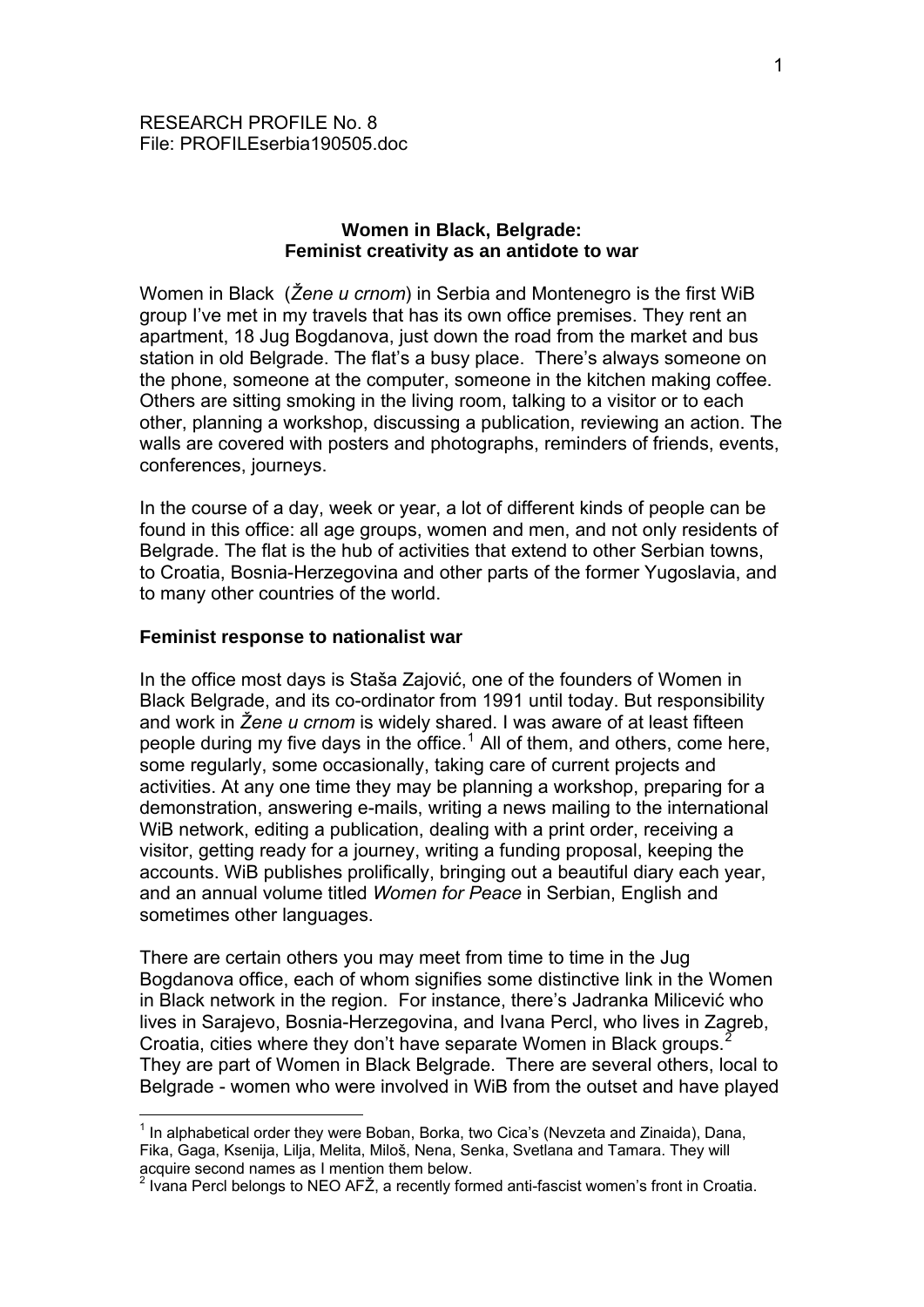important roles in it, but have only one foot in WiB while the other is in one of its sister initiatives (of which more below). I'm thinking of Lepa Mladjenović, who gives a lot of energy to the Autonomous Women's Centre, Daša Duhaček whose main responsibility is the Women's Studies Centre; Jasmina Tešanović, originator of the publishing house *Feministička '94*; and Slavica Stojanović who has been involved with both the AWC and *Feministička '94.*

One significant woman of course I couldn't meet: *Ž*arana Papić died two years ago, leaving a large hole at the heart of this small community. I knew her from before the wars, and I can still feel her influence in the projects she gave so much to. I would really have enjoyed the interview I might have had with her at this stage in their development.

# *Yugoslav feminism in the 1980s*

In a talk Žarana wrote for a conference back in 1994, she recounts the origins of Yugoslav feminism. She says 'although we didn't have a feminist movement in ex-Yugoslavia, we had femin*ists*' (Papić 1994:19). In 1978 an international feminist conference was held at the Student Cultural Centre in Belgrade. This event prompted confrontation with the official communist women's organization and kick-started autonomous feminism in Yugoslavia. It flowered mainly in the big cities, particularly in Zagreb, in Belgrade and in Ljubljana, where the first lesbian feminist group, Lilit, was formed. The issue of gay and lesbian rights became part of a struggle for democracy inside and outside the League of Communists in these years (*WFP* 1998:59).

Lepa Mladjenović was very much involved in this 1980s feminism, and she had a special importance for a lot of women in being visible and active as a lesbian feminist. Jasmina Tešanović, who had grown up in Italy and was gradually developing the skills of the essayist and novelist she would become, was one of the organizers of the '78 conference. Slavica Stojanović was first and foremost a student activist in the 1980s. With Žarana she was involved in student publishing activities. She was the first woman to be chief editor of the student review that was boldly opposing the authorities. Daša Duhaček was teaching philosophy in high school, and like Slavica, was only tangentially involved with women's activism then. But she was reading widely, and beginning to be aware of the misogyny of the mainstream academic disciplines.

Then, in 1989, nationalist parties won the elections and you could feel the republics pulling apart. Yugoslavia was on the point of violent disintegration. Slovenia seceded in June 1991. War in Croatia started a month later. The women in Belgrade were abruptly cut off from those other centres where their feminist sisters lived and worked. By the end of the decade internationallyrecognized borders would have been thrown up to divide these Yugoslavs into separate nationalities, with different passports. Soon after fighting broke out in Croatia, Lepa had gone to meet a train from Zagreb at the Belgrade railway station.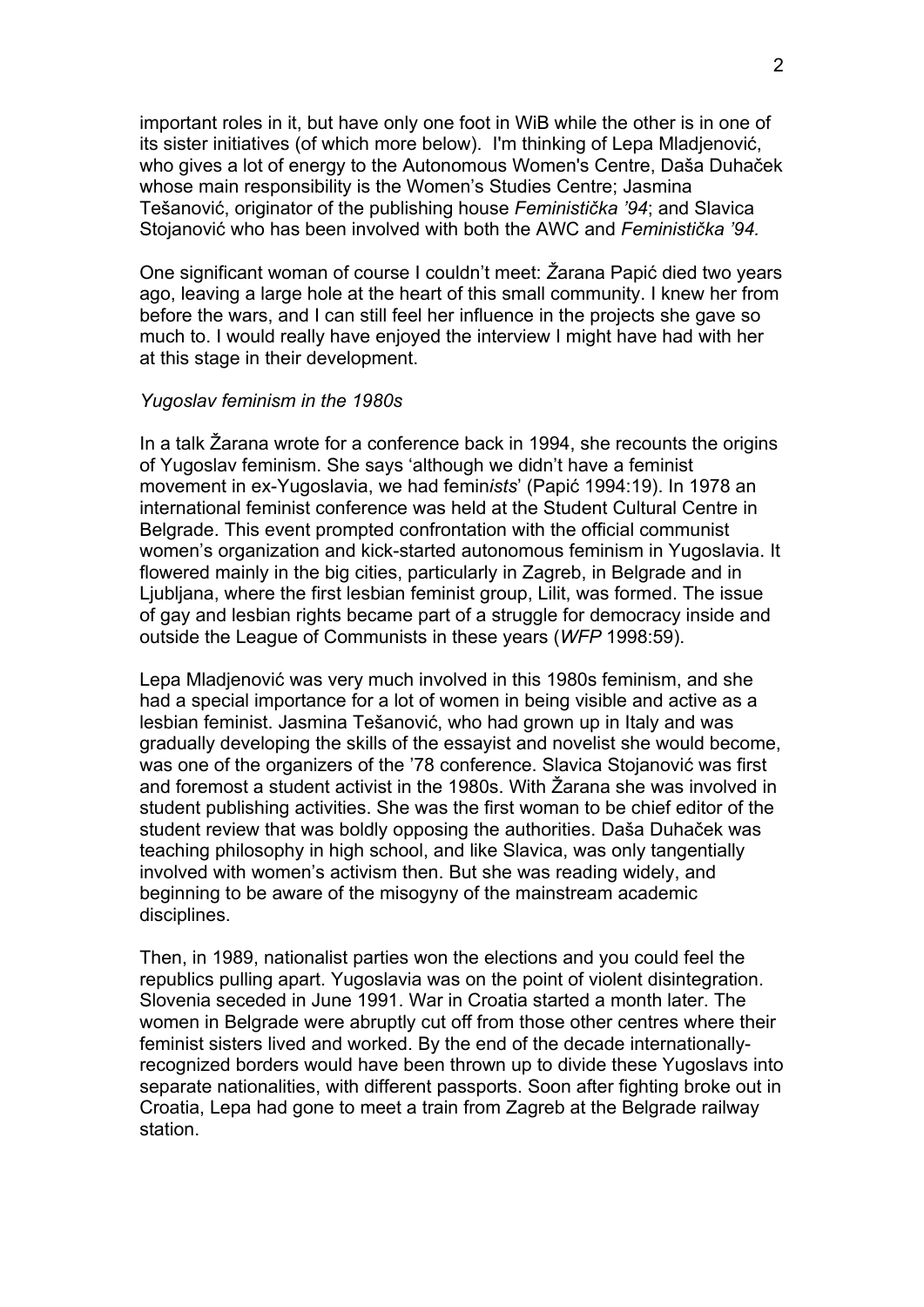We heard that the train was strangely delayed. The report was first that it was an hour late, then several hours. Then two days. I still didn't understand then that there was a war going on. An important moment for me. Such a sad thing - the lost train. I didn't know, nobody could know, that that train would be five years late! In 1997, I went one day again to the railway station. The train was back! But now you had to buy a ticket to Zagreb from the international ticket window, not the local one. I was crying. (From an interview with Lepa in London in 2000.)

## *Creative moment*

As war approached, Staša was active in the Centre for Anti-War Action, an organization of both men and women, working against forced mobilization. She noticed that women were doing most of the work. The peace movement was reproducing a patriarchal model (Zajović 1994). She began to feel the need for a specifically feminist initiative by women against the terrifying upsurge of nationalism and militarism, which she saw as clearly gendered.

Around this time a group of Italian feminists came to offer support to the Belgrade women in the struggle to keep internal and international bridges open. They had for some years been supporting Women in Black in Israel, and now called themselves *Donne in Nero*. Staša and other Belgrade women followed suit, and the first street demonstration by Women in Black against War (*Žene u crnom protiv rata*) was held on October 9, 1991.

A second initiative, with which Daša and Žarana were particularly involved, along with Marina Blagojević, Rada Iveković, Svetlana Slapšak and others, was the Women's Studies Centre (*Centar za ženske studije*). This was a project planned before the war but only established in 1992. At first it was completely independent of the formal higher education system. Daša conceptualized its input to their activism as 'theory, not as an approach opposed to praxis, but as a way of praxis, a powerful tool…it works steadily, patiently, persistently and reveals its effects only in the long run…' (Duhaček 1994:75). Hundreds of women of all ages found the women's culture and feminist theory they were hungry for in the courses run by the WSC. It still thrives today, as the Centre of Women's Studies and Gender Research, now also offering accredited courses inside the University, where Daša has an academic position in the Faculty of Political Science. Her aim, as director, has been to gain academic legitimacy and support for feminist studies while keeping access open and maintaining autonomy over content. Her hope is it will subvert the nationalism and the patriarchalism of the various disciplines (such as Philosophy, much criticized by Tamara and Ksenija, below) They have a sizeable feminist library and publish a journal, *Genero.* 

A third related initiative, in which Lepa and Slavica were mainly involved, was the Autonomous Women's Centre against Sexual Violence (*Autonomi ženski centar protiv seksualnog nasilja*), now known simply as the Autonomous Women's Centre (AZC). It was founded in 1993 by feminists who had already (in 1990) started an SOS Hotline for Women and Children Victims of Violence and would later go on to create a Women's Safe House and a Girls' Centre.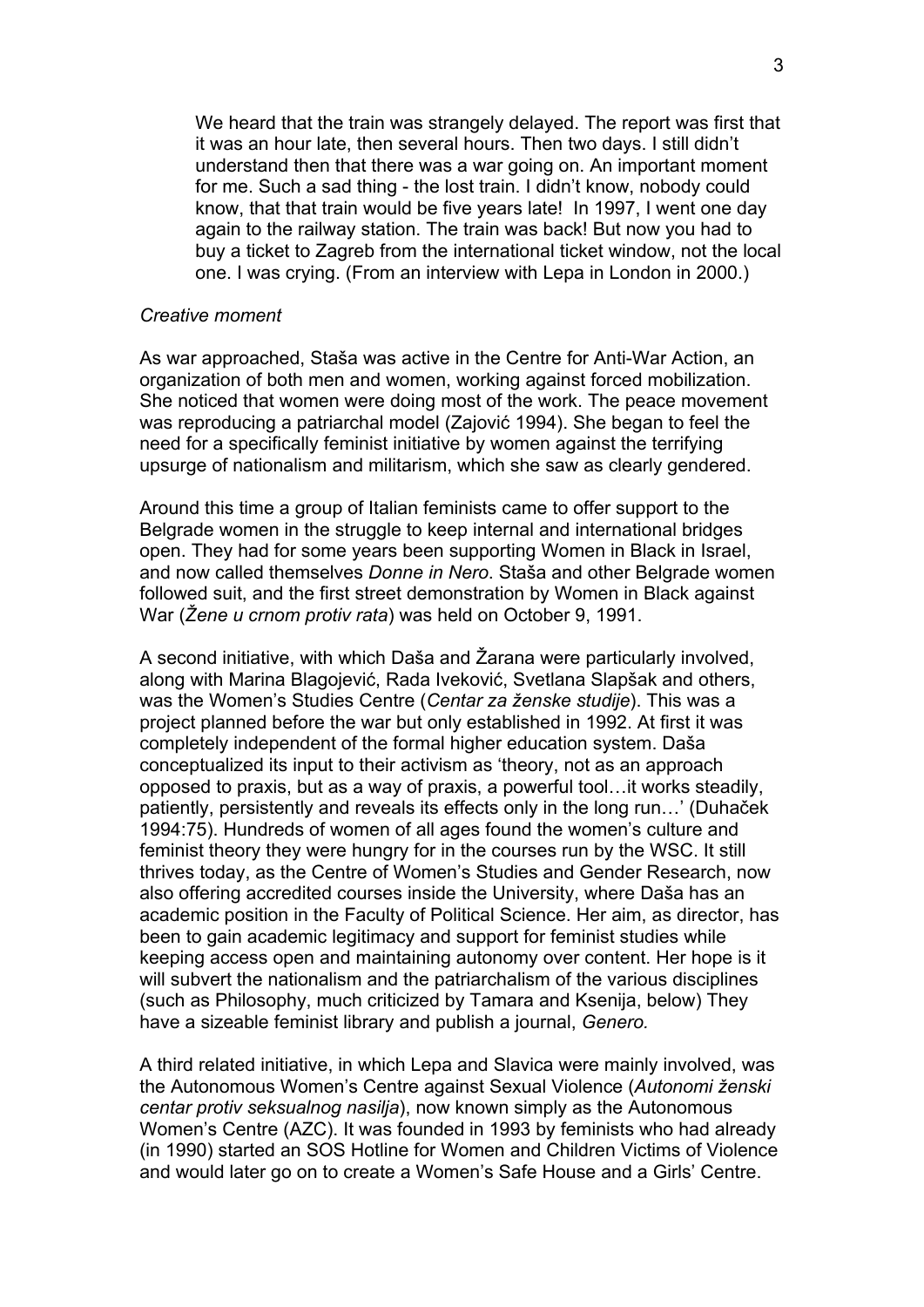Lepa wrote, 'The rapes in war have affected us deeply and we founded the Women's Centre first of all for women who survived war rapes' (Mladjenović 1994: 70), but central to the analysis of the AWC was that domestic violence and war rapes are connected. Lepa wrote

Serb perpetrators got up from the beaches and their coffee bars: the voice of the nation asked [them] to raise their heads and show what they have learned so far. They were to roll up their sleeves and show that the skills of torturing, raping, threatening women can be used against the enemy (Mladjenović 1993).

AWC has been the place of feminist consciousness-raising and skilled individual counselling and care, especially for the many refugees that flooded into Belgrade during the war. Like attending a course at the WSC, taking the SOS telephone line training was often a first step for women into Women in Black, where you would take the harder step onto the street, 'outing' yourself as a feminist and antimilitarist.

And there was publishing activity. AWC produced a series of 'Feminist Notebooks' with the participation of many activists. In 1994 Jasmina and Slavica would set up Feminist Publisher 94 (*Feministička 94*). In the next ten years they would publish 35 books. Some of them would be Jasmina's own, because she was not only 'scribe' to the women's initiatives but also a rare literary voice, and even rarer feminist author in Serbia, writing against the war in the midst of the war. In 1994 she wrote about the flowering in Belgrade at that time of small, informal and independent publishers, like *Feministička 94*, among whom 'the book is nearer to the author, the authors are nearer to the readers: the infra-structure is built from one enterprise to another…' (Tešanović 1994:88). And she told me in interview 'I think women should write more and all the time: it is a way of recording a parallel invisible history, as fragile as memory can be, as oppressed and hidden as their lives have been…'

This cluster of initiatives would continue to be a vehicle for the energies of this founding group, which included other women whom I have not named, and would be joined by other significant feminist activists over the coming years.

#### *During the war: Women in Black*

The principal strategies of Women in Black during and since the war could be summarized as the following five:

#### (1) Street protest

WiB began holding vigils in Republic Square in October 1991. They continued weekly for many years and even now demonstrate on the Square on significant dates. The early vigils were classic in form: silent and still, involving women dressed in black carrying simple messages on banners and placards, their case explained to passers-by in leaflets. Undeterred by verbal and sometimes physical violence from nationalists, they kept up an unbroken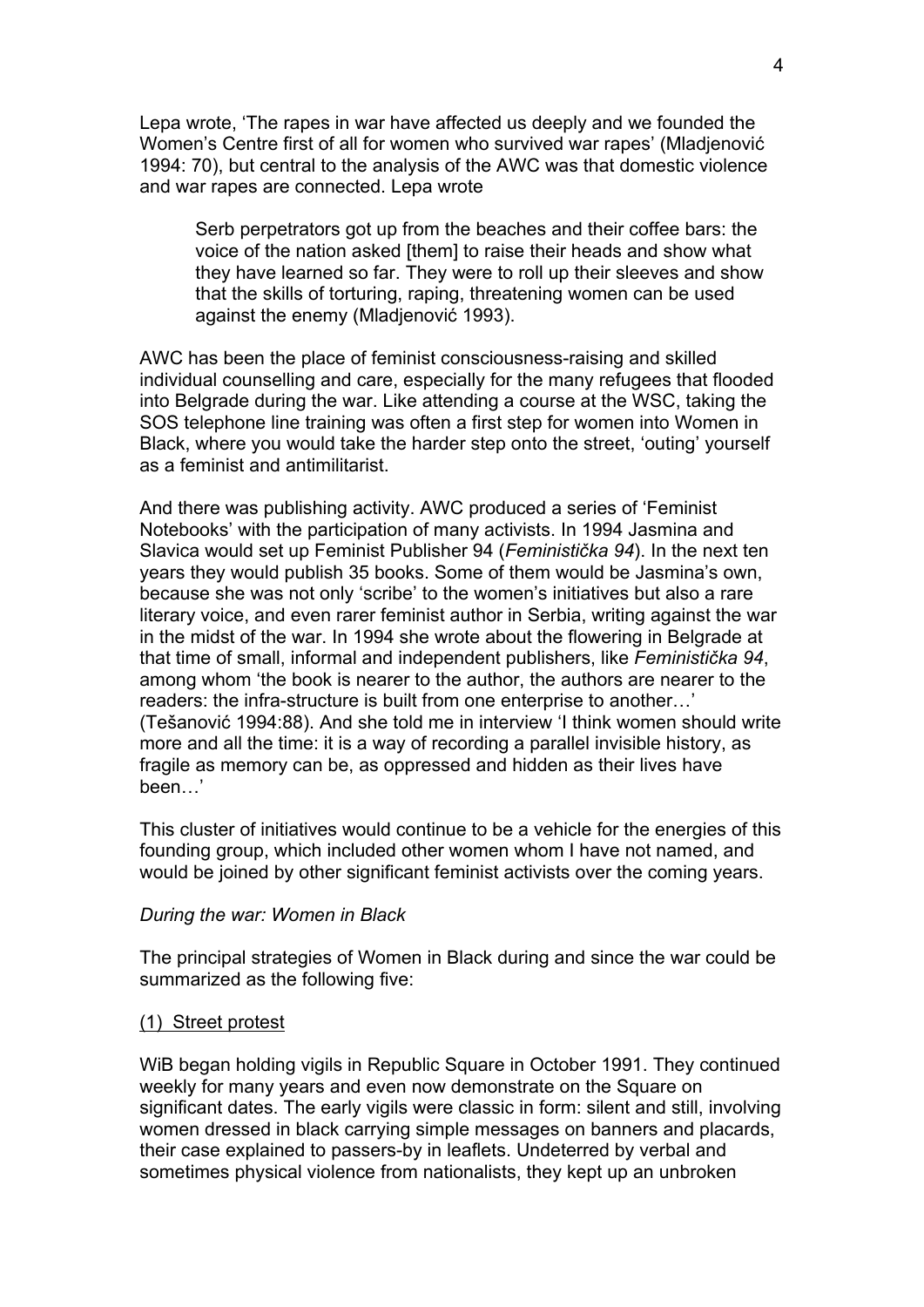weekly presence on the streets, sure that continuity and repetition would be important. At first, as several of them attested, it felt strange to be standing there in public. Jasmina said of the vigils, 'We did them first, thought about them afterwards. Standing on the street that first time we all thought, *what are we doing??* It was like having sex for the first time. It hurts. But you think, OK, next time I'll enjoy it.' Women's political action on the street was something for which, as Lepa wrote, there was simply no tradition in Yugoslavia. She said, we 'created our own tradition, sense and language' (*WFP* 2001:12). 'Don't speak for us – we'll speak for ourselves,' they were saying (*WFP* 1998:5).

## (2) Analysis and counter-information

The analytical work out of which they derived their position and their slogans was meanwhile going on in continual meetings, in WiB, in the AWC, in the WSC, in public places. Daša said, 'I never believed Yugoslavia would fall apart. When it did, *I* fell apart. [This] became my space of resistance and sanity and solidarity.' Jasmina told me

It was a process to become political, to catch up with the events. We didn't know what we were doing at first. Life was shit… We had to do it to survive. We had to meet, talk, prepare food together. What I liked very very much was that we all said what was on our mind, not trying to be politically correct or emotionally correct. If someone was crying we'd respond. If a woman was talking like a nationalist we'd talk about it with her. I had so many prejudices at the start. We faced them all.

Together they developed a clear analysis of the system that had dragged them into war, of its sexism, nationalism and militarism (*WFP* 1998:20). They allowed themselves to be in no doubt that those mainly responsible were the politicians of the very city in which they lived. And, they believed, you must first challenge the murderers of the state in which you live. In the early days they were not unanimous about 'nationalism' and 'national identity' but soon a strong and clear anti-nationalism emerged as a key principle of the group.<sup>[3](#page-4-0)</sup> They took a stand of principled disloyalty and non-compliance with the nationalist state.

## (3) Maintaining contact with the 'other'

From the start the women of these linked initiatives made no distinction on the basis of ascribed ethnicity between and among themselves, or in relation to the women living around them, whether residents of Belgrade or refugees. They simply refused national names, which they saw as products of warmongering. They would not be told how to live such identities, or how to react to them in others. They also worked hard to maintain links with women in the other former Yugoslav republics, especially those now cast as 'the enemy'. They developed a philosophy of care. They would 'care for the other and care

<span id="page-4-0"></span> 3 While most groups in Women in Black internationally probably have a principled opposition to nationalism, some groups hesitate to condemn identification with nation and national movements in cases where people have been marginalized and oppressed for their 'name'. This sensitive issue is discussed further in my Research Profile No.9, from Spain.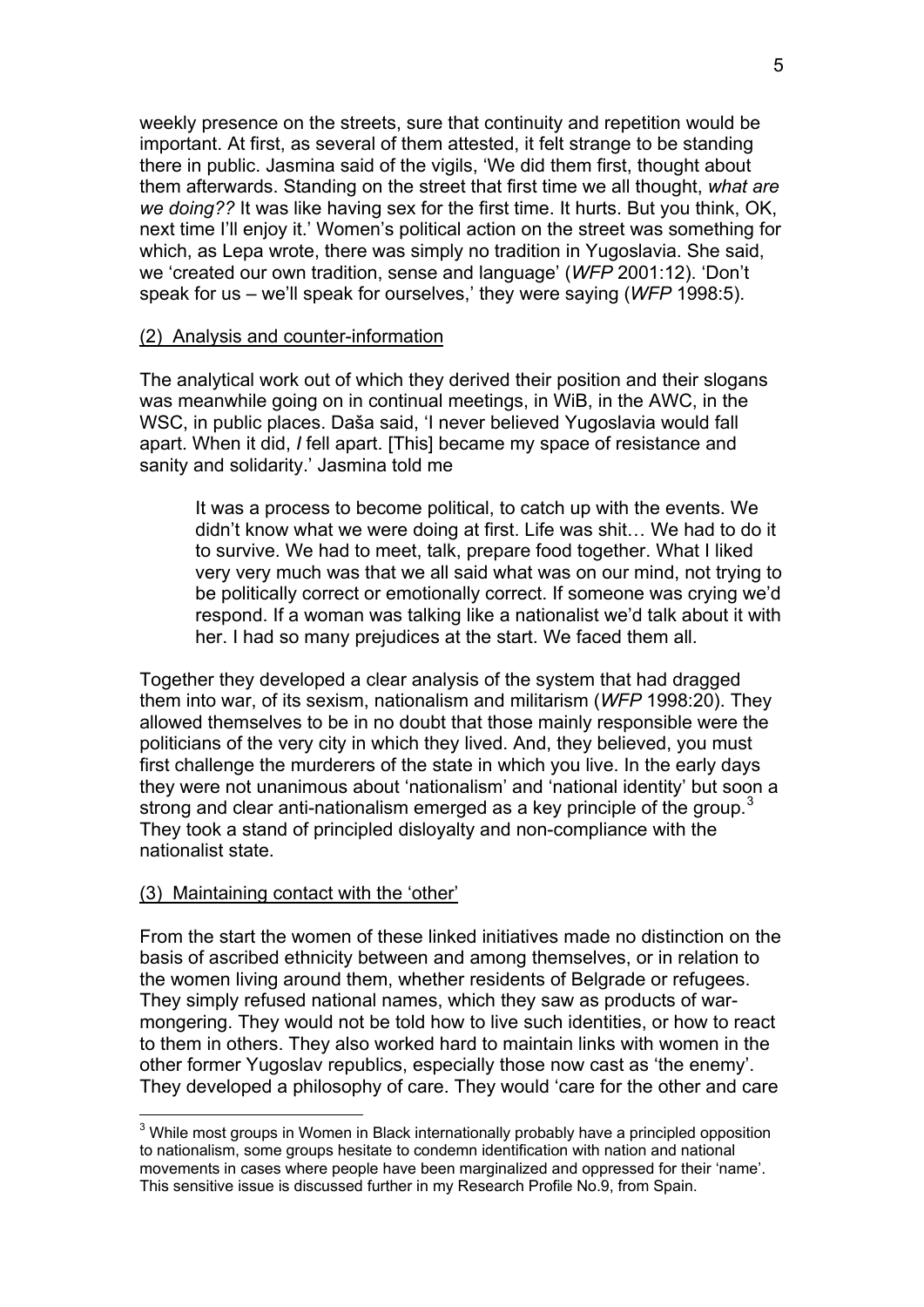for ourselves equally'. Keeping connected wasn't easy. The phone lines were continually inaccessible. Letters and parcels got lost in the post. It was a great improvement when the *Zamir* internet server was opened and e-mail became a possibility. They sometimes managed to meet each other in foreign countries, invited by third parties. And, despite the fact that several armies were killing people expressly to make such affinities unthinkable, meetings between women in the region did occur – in Banja Luka, in Istria, in Struga, Tuzla, Sarajevo. When the war shifted to Kosovo the same energy was put into maintaining contact with women living there. One Belgrade woman wrote at this time, 'My moral and emotional imperative (no matter how pathetic it sounds) is to spend hours and hours trying to get a phone line to Prishtina' (*WFP* 1999:183).

### (4) Support for conscientious objectors

When the wars started, an estimated three hundred thousand Serb men of military age went into exile rather than fight in a civil war between Yugoslavs (*WFP* 1994, p.32). But many more were trapped, faced with compulsory enlistment to fight and kill people they couldn't consider an enemy. Some went into hiding on threat of conscription, others fled their units later. From the very start of WiB in 1991 the women acted on their anti-militarism in a practical way, by giving emotional, moral and political support to draft resisters and deserters, who were by definition male. They went on to build a Conscientious Objection Network that, rather than fading out once hostilities ended, would grow into a country-wide movement of antimilitarists.

A 'war resisters' movement gradually developed, at first underground and later more openly. When the wars ended, with the entry of UN peacekeepers into Kosovo and the conclusion of the bombardment of Serbia by NATO, different political positions in the resisters' movement became clear. The Centre for Anti-War Action took the legal route, petitioning change in the law to reduce the length of military service and strengthen the provision for the civil alternative (*WFP* 2001, p.280). Women in Black on the other hand called for the complete demilitarization of Serbia and Montenegro.

Even after the fighting ended, refusal and non-compliance continued. With the Yugoslav Committee for Human Rights (YUCOM), Women in Black campaigned for a change in the law to shorten military service, and to provide for a civilian service alternative. In the year 2000, for instance, they organized a meeting of COs at Studenica, 200 kms from Belgrade. The slogan was 'Not one thought, not one woman, not one man, not one coin…for the war' (*WFP*  2001:241). That was in May. In September they organized an 'I Refuse War' campaign in various cities around the country. And in December they joined a campaign for amnesty for deserters. The campaign continued and continues today as an intrinsic part of the struggle to demilitarize the country.

#### (5) Feminist solidarity and internationalism

International contact was not a luxury for *Žene u crnom* but a key strategy. They said they were extending the feminist slogan 'the personal is political' to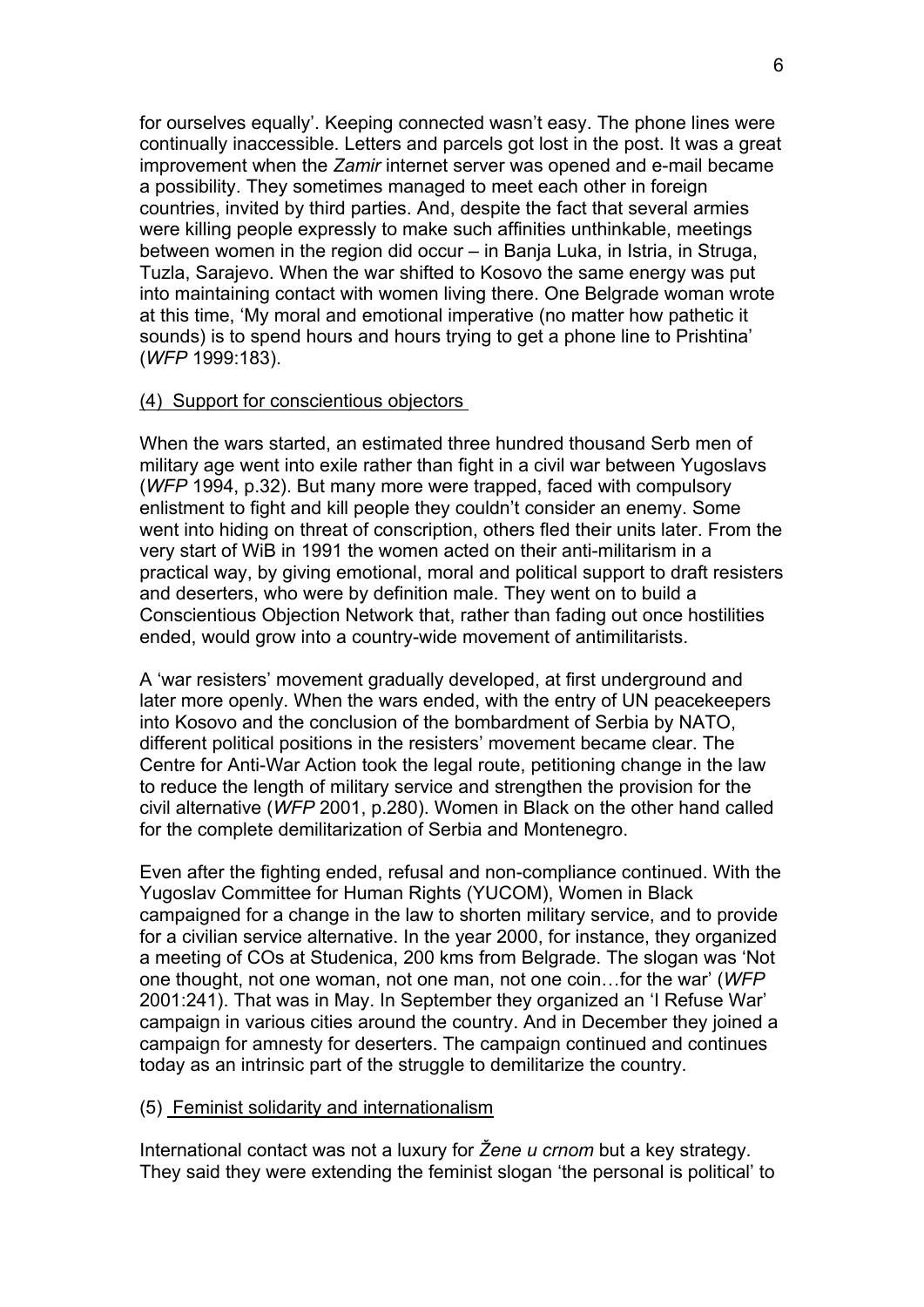'the personal is international' (*WFP* 1994:1). Groups in Germany, Austria and Switzerland brought them out of the country for conferences and workshops. Women in Black groups, especially those of Italy and Spain, raised money for them and invited women to come away for rest and recuperation, to give lectures and speak to the Western media. Just as important in reducing their isolation and lending them solidarity was the continual presence in the Belgrade office, even in the darkest days of the war, of antiwar activist 'volunteers' from other countries. Several persisted until expelled by the Serbian authorities. For many outsiders at this time (including for us in London) WiB Belgrade became crucially important as a unique instance of feminist methodology, courage in the face of suppression and sanity in a nationalist maelstrom. Hundreds of women from many countries of the world travelled to a series of nine annual encounters WiB Belgrade organized in Novi Sad and other places in Serbia and Montenegro between 1993 and 2001.They called this the 'Network of Women's Solidarity against War'. (Subsequently two such encounters have been held in Brussels, Belgium and Marina di Massa, Italy.)

## **Young activists**

Women in Black groups in other countries have told me they find it difficult to attract and hold young members. I've found that often the age group 20-39 is greatly outnumbered by the over 40s, or even over 50s. *Žene u crom* is different in that several of the core activists are in their 20s. Thinking that this could be of interest to Women in Black groups in other countries, I asked three of the young women to allow me to interview them, and shall report their experience in some detail.

All three of the young women I spoke with are, as it happens, aged 24. Ksenija Forca had a 'happy childhood' in a family that was neither poor nor rich. It was a characteristic family for Yugoslav times, her parents working in the 'mixed economy' in typically 'good jobs' – mother doing accountancy in a tourist agency, father in the national bank. Her father's family had lived in the Yugoslav republic of Bosnia-Herzegovina, her mother's in the Croatian republic. They identified as Yugoslavs, were communists and atheists. But now, after wars fought to reconstruct and deepen ethnic differences, they would be called 'Serbs'.

Tamara Belenzada was born in Belgrade. Her father, from Serbia, left the family while she was still a baby, so Tamara was brought up by her mother, who had also been born in Belgrade. Her maternal grandparents however were from Kosovo, and this fact, in an environment in which Serb nationalism was increasing, led to suppositions about the 'ethnic background' of Tamara and her mother. As a result the latter experienced discrimination in her job as a geological technician in the national oil industry, and Tamara also felt adverse effects as a schoolgirl.

The third young woman I met in the office was Dana Johnson, an American working there as an intern. She grew up in a Philadelphia suburb. While first Ksenija and then Tamara were studying undergraduate courses in the Faculty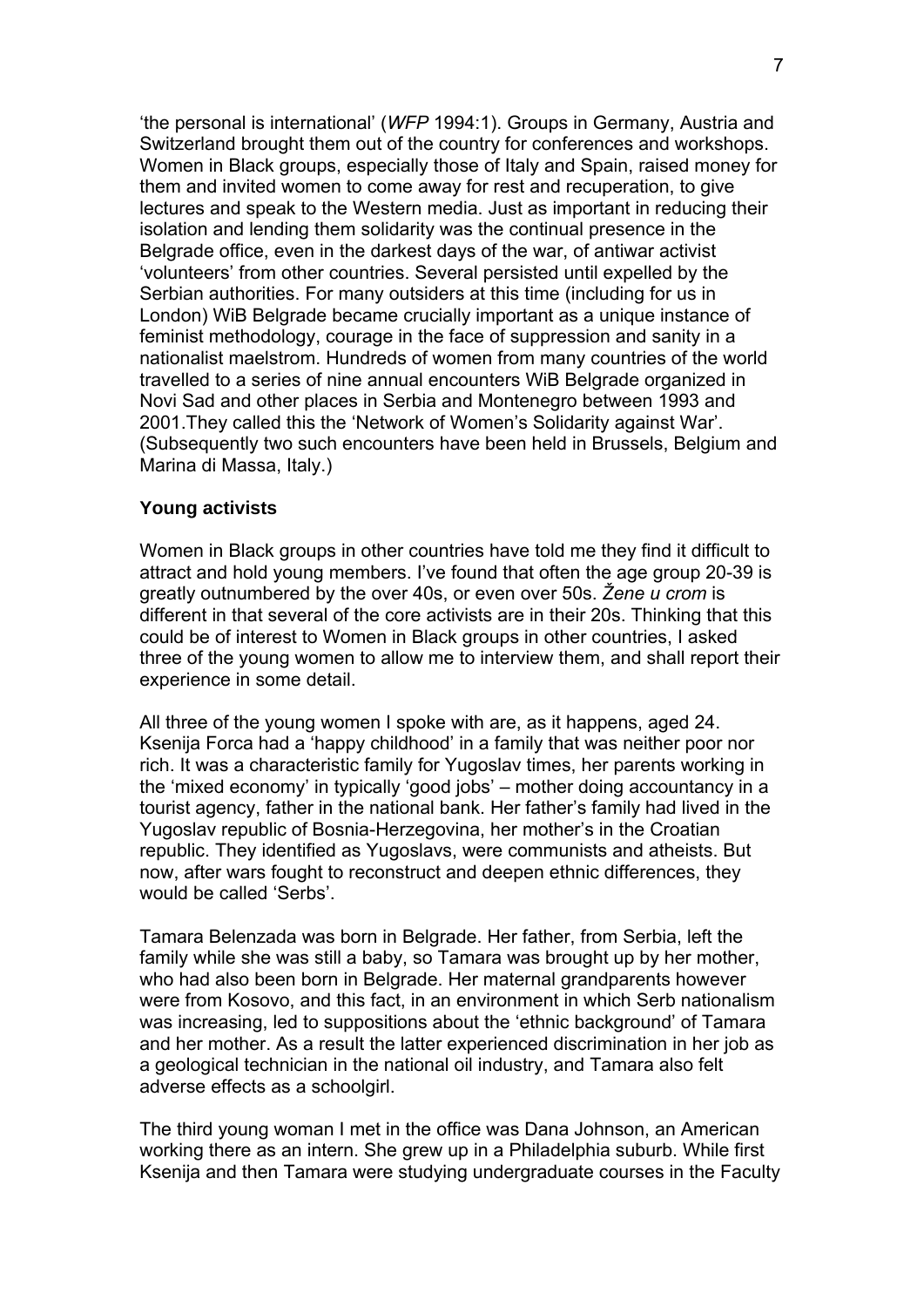of Philosophy in Belgrade, in the USA Dana was finding her way into 'international studies' courses. She chose to specialize on central Europe and had a semester in Poland and another in Hungary. 'The university environment, if you're lucky, can blast open your mind,' she says. 'I got interested in politics and the rest of the world.'

But the three young women experienced the nineties, the decade of the Yugoslav wars, rather differently. For Dana, the other side of the world, the situation in Yugoslavia just seemed confusing. 'I was picking it up from other people. You couldn't possibly understand it. Just the feeling there was something really weird going on there. This crazy guy Milošević!'

Ksenija, for her part, as nationalist feeling intensified, was sheltered from the realities by her parents. She remembers seeing the tanks leaving Belgrade for Slovenia in 1991. She saw her neighbours waving them off, cheering. But 'it was as if I grew up in a glass room. I didn't know who was fighting who, or for what.' Only later, looking back, she can pick up clues. She remembers her mother worrying that her father might have to go and fight. In the reserve forces, he was called to military exercises every weekend. 'It was right there in the family but I was blind to it.' Though most of her family and neighbours supported Milošević, it was not at this stage for his Serb nationalism but because he was seen as the only one acting responsibly to preserve Yugoslavia in the face of Slovenian and Croatian secession.

Tamara, as war spread from Slovenia to Croatia and then to Bosnia, was hearing more and more nationalistic language around her. It was increasingly hazardous to be ambiguous (or unenthusiastic) about national identity. Especially, as the war spread to Kosovo in the late nineties, it was uncomfortable to be assumed to have connections with that region. Tamara, like others who did not ascribe to a national identity, began to watch what she said, censor herself. 'I felt like a robot.'

It was Ksenija who discovered Women in Black first. At a certain moment in 1999 she 'woke up', and started really noticing both nationalism and maledominance simultaneously. During the NATO bombing, when 'people were blaming the USA for everything, there was a feeling all around that "the whole world is against us"'. The bombing was seen as the final proof that the Serbs were being victimized. Ksenija felt uncomfortable with this line. 'Something clicked for me then.' Although active in the student organization, Ksenija was fed up with the Faculty of Philosophy, where the staff and students were mostly pro-Milošević. She was getting more conscious on the gender front too. At a personal level she wondered about the way some friends jibbed at the very 'equal' relationship she had with her boyfriend. And in the University she was beginning to be aware just how masculine the culture and malecentred the curriculum in the philosophy faculty.

Casting around for alternatives, it was not in fact WiB but the Women's Studies Centre Ksenija stumbled on first. She enrolled for a class there and found the feminist theory that was totally lacking in the University. She had never been *anti*-feminist, simply feminism hadn't until then been in her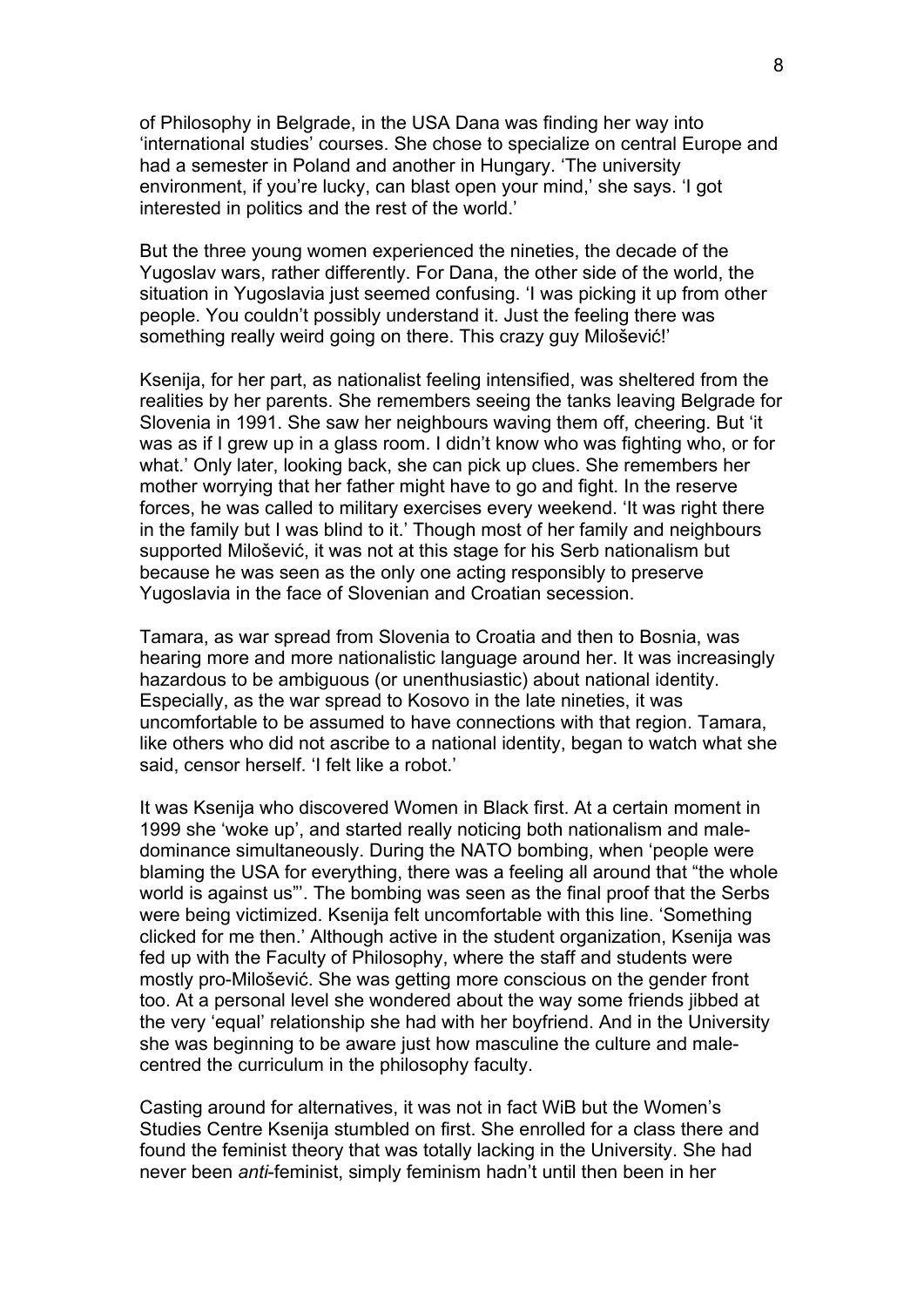environment. She'd lived in a house full of Marxist books. She'd read about women's emancipation, communist-style. 'Learning the theory of patriarchy at the Women's Studies Centre, suddenly the pieces fell together, like a jigsaw. It was like waking up.' She began to review the messages she'd received but somehow failed to understand over the past ten years. She started to get involved with WiB. What she likes most here is that it 'isn't just about women'. It's holistic, addressing nationalism, militarism and patriarchy as connected. Through its everyday practices WiB is living a different model for society in Serbia. Especially, Ksenija loves the Women in Black street actions.

When I first went out with them, I thought "finally!". It was so exciting. Each time it's a revolution for me. So inspiring. Especially when people see us, and stop, and even come and join us. Or come to us afterwards.

Tamara had found WiB only a few months before my visit there. She had enrolled as a student in the Faculty of Philosophy some years behind Ksenija. Like her she'd discovered the Women's Studies Centre, as an antidote to the sexism of mainstream higher education. One day at the Centre she heard Staša give a lecture about a proposed law to enable the state to give financial support to the Serb nationalists accused in the International Tribunal in The Hague, on which opinion in Serbia was deeply divided. In WiB, as in the Women's Studies Centre, Tamara found friendship and but political nourishment too.

I was disappointed with the philosophy course. It's such a male, white, bourgeois model. I felt in revolt against it. It wasn't easy to find the words to discuss this inner daily revolt…I felt the problem with patriarchy and nationalism through language. [In WiB] I felt I was beginning to be able to speak, finding a new language to express what hurts me, why people behave in a particular manner…It's like rethinking notions and concepts.

Joining WiB isn't cost free. The organization is well known in Belgrade. A lot of people hate them and call them traitors and whores because they pronounce against nationalism and militarism, and promote friendship with 'enemy others'. But in WiB's environment Tamara now found herself for the first time fully included, her background unremarkable and unquestioned. Ksenija could say 'I think that nation, as well as gender, sex, sexual identity and all the other little boxes society has prepared for us are constructions, and I don't want them. If somebody asks me my nationality I say "antinationalist". If I have to write my nationality in some official papers I just put "xxx".' Both young women fell happily into this feminist space in a wider world that mostly treats feminism 'as a kind of joke'. I asked Tamara whether she felt the loss of more 'typical' young people she had known in the past? No, she said

I like it that I left all that behind…They aren't my friends. How could they be? I don't share their nationalist and homophobic, fascist, ideas…Here, I have support. Somewhere I can speak freely and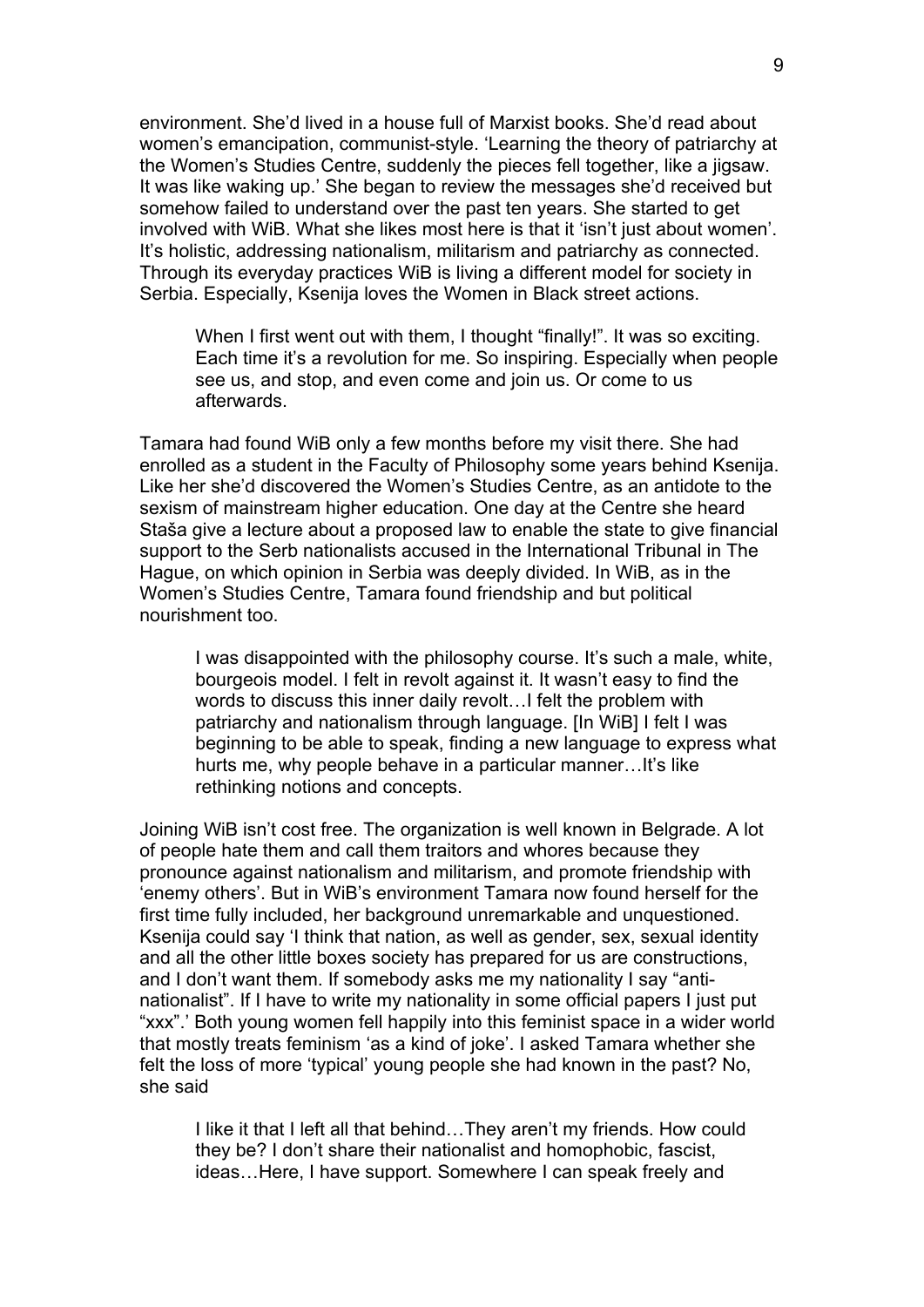people I can share my feelings with… I can't say how much I want to help Women in Black.

And Ksenija said 'Sometimes I miss my old friends. Sometimes I call them. But I gained a lot more. From the start at WiB I felt on solid ground…My criteria for friendship have been raised.'

After University, Dana had decided to volunteer for a period of service overseas through a Christian organization in the United States. She was happy to identify WiB as a possible placement, both because she was attracted by its politics and because Belgrade is a big city. She met and made friends with Tamara and Ksenija here. She was working hard to adapt to the 'unique way of working they have here'. A lot of time in the WiB apartment is spent either hanging out, waiting for things to happen slowly, or working frenetically to achieve some project. The communication style is, Dana says, 'loud, fast, everyone talking at once, not much listening. It's a style that's difficult for me to get used to. I thought at first it was me not knowing the language. But now I do, and it's still the same'.

### **Men of Women in Black**

*Žene u crnom* is unusual not only in having a presence of women below the age of 25, but also in including men among its activists. Although there are WiB groups elsewhere that accept the support, and the presence in demonstrations, of small numbers of men, the experience of Women in Black Belgrade is unusual and may be unique. Because I believe their partnership of women and men may be of particular interest to other Women in Black groups, I pay more attention to it in the paragraphs below than they would do themselves. To them, they made clear, it's less of an issue than it is for me.

The partnership of women and men was prompted by war itself, when a number of Serb COs found shelter in the Women in Black apartment (it was at another address then) and became part of the organization. Given *ZuC*'s strong focus on antimilitarism and demilitarization it was logical that they would start a Conscientious Objection Network. Dejan Nebrigić, Bojan Aleksov, Darko Kovacev, Srdjan Knezević ('Sicko'), Stevan Curcija, Dragan Stepanović / Macak, and Igor Šeke are just a few of the many men who have been members of Women in Black Belgrade at one time or another.

Although a right to conscientious objection had been established in 1992 under a law of the Federal Republic of Yugoslavia, its clauses were extremely ambiguous and were variously interpreted. In practice draft-dodging and desertion were dealt with punitively and often resulted in imprisonment. The social costs of refusal were also high – on the one hand you were ostracized, on the other you had to live in clandestinity. Worse, as the war spread from Croatia to Bosnia-Herzegovina, the Ministries of the Interior of Serbia and Montenegro, desperate for more recruits, turned a blind eye to the international humanitarian conventions and permitted forced conscription of Serb refugees, who had struggled to reach Serbia from those war-stricken areas. 'Even sixteen-year-olds are abducted from refugee camps and sent to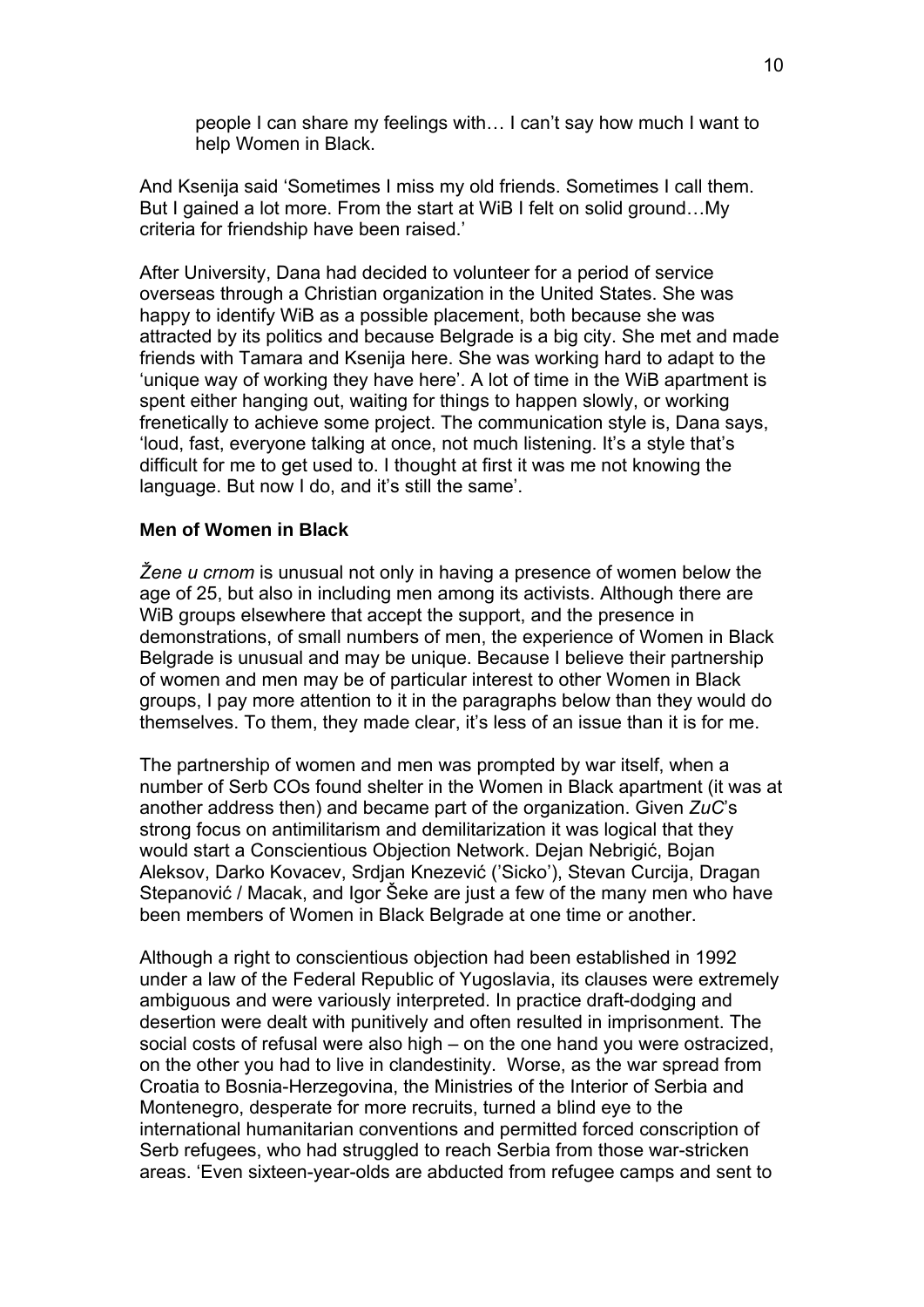the fronts in Bosnia and Krajina. They don't have a right to choice and objection' (*WFP* 1994, p.36).

When I visited Belgrade in October 2004, I met and talked with two men who are currently active participants in WiB. Although not all the male members of Women in Black have been gay, it so happens that, for these two men, their sexuality is an issue forced into salience for them by the punitive practices of the state and the military. Their stories demonstrate clearly the way patriarchy, nationalism and militarism are connected.

Miloš Urošević, 21, had fairly recently escaped military service by being designated unfit by the psychologists. He says, 'they concluded I was gay without my saying - from my gestures.' Now he was happy to be a WiB activist, 'a feminist' (he said), taking an active part in street protests against militarism and nationalism. Because of time, language and other circumstances I didn't have the chance I would have liked to know Milos better. With Boban Stojanović, 26, the second male WiB activist I met, I had a fuller conversation. He presently lives in a small room in the office. Boban was born in Zajecar, a small industrial town in Eastern Serbia, his father a truck driver and his mother an office worker. They would have completed the census form, he says, as 'Serbs' but they felt no ethnic identification. 'We were Yugoslavs.'

Boban's childhood wasn't a happy one. The household was a place of verbal and emotional violence. He had a very sensitive, intense relationship with his mother, and was on bad terms with his father, an alcoholic. He grew up to be afraid of older men, men his father's age. In primary school he didn't want to play football with the other boys. The play was too often aggressive, competitive; there was a lot of pushing and shoving. They called him a 'girl'. They would say, 'you're gay!'

I didn't want to be effeminate or feminized. But I didn't want to be like the boys. I made some kind of wall between me and other men. As I grew up I started to think about it. About my difference. I couldn't find a connection between me and other men.

In 1996 when he was of an age to be conscripted to the army, the first official notification came to his home address. His grandmother cheerfully signed and returned it without consulting him. She was so proud that he would be a soldier! But Boban was so angry he felt like breaking up the house.

What could I do? Thinking about the military I'd always supposed somehow I could live through it. But deep in my mind I thought of the other men who'd be there, how I wouldn't be able to be myself, how I'd have to hide myself. If I expressed myself I'd be harassed. I felt afraid. That's a big reason I refused to go. It wasn't just a political choice for me, about militarism being bad. *This just wasn't a possibility for me, there was no compromise*. I couldn't go - that was it.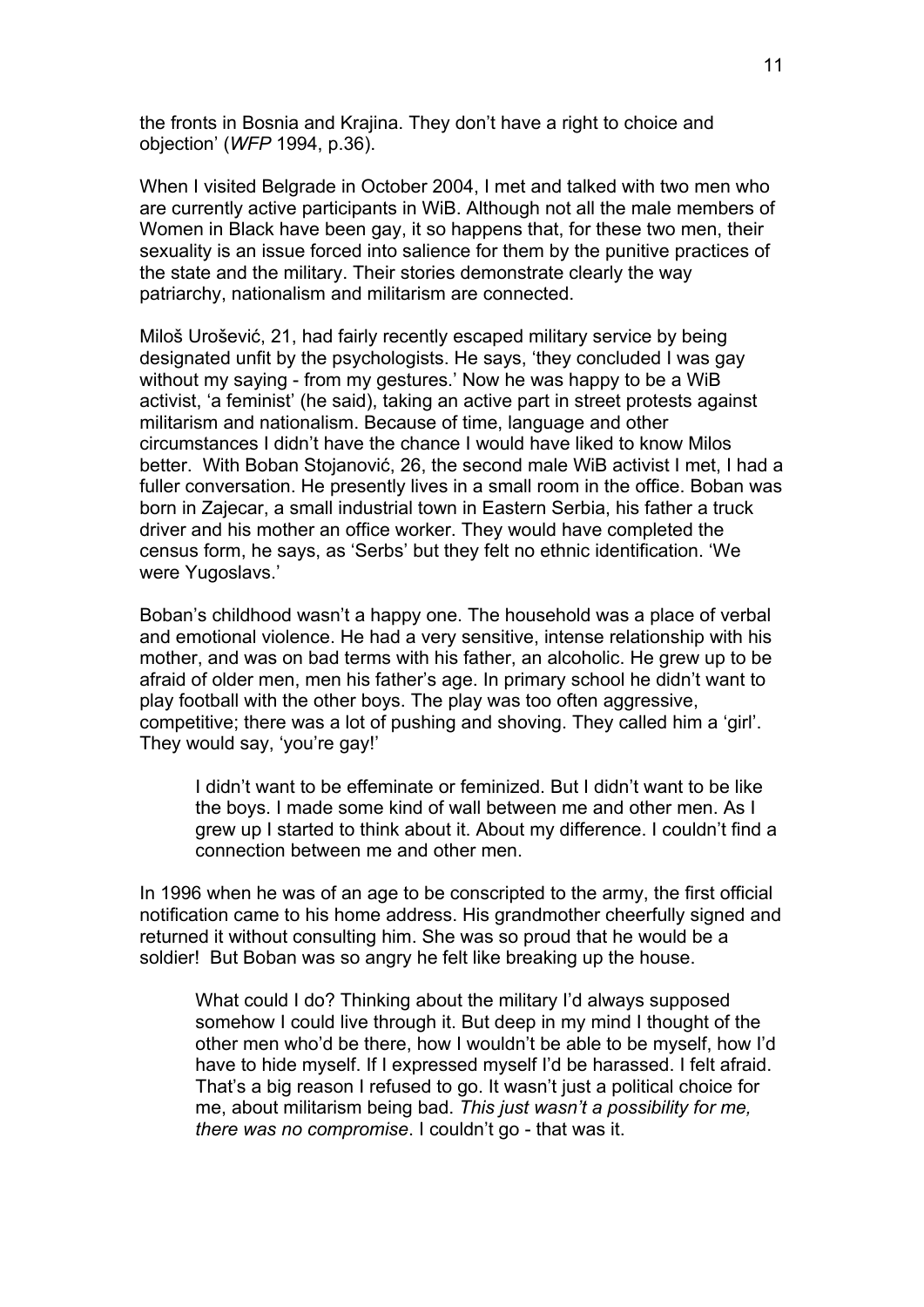His parents gave him no support in draft evasion. They felt his reluctance to serve was a shame on the family. At this time he didn't know of any organization that could have helped him. By various devices he got his call-up delayed until, finally, in 2000, he was cornered. He 'passed' a military medical test, which involved extremes of humiliation, both physical and psychological. Unfortunately, while homosexuality had in the past been forbidden in the military and had sometimes served as an opt-out for refusers, a recent statute had legalized it. Now when Boban said "But I'm gay" the recruiters simply said "So what?" He was ordered to report for service the coming June.

In the interval, however, he'd attended a seminar organized by Women in Black. This was the first time he'd ever heard of 'conscientious objection'. To refuse service, Boban believed, inevitably meant arrest and imprisonment. But Boyan, Darko and Sichko, whom he now met at WiB, advised him to enter service but to engage in principled 'non-compliance'. So he became a curious creature, a soldier who is a non-soldier. He refused everything that was asked of him, including putting his signature to his enlistment. He tells a harrowing story of the verbal and physical violence to which he was subjected until he was eventually dismissed as 'emotionally immature'.

That's how Boban became an activist with WiB. He started to read books. He learned that 'Women in Black' isn't just about women, but is concerned with civil values as a whole. Now, he says

Ever since the seminar I felt some kind of security in WiB. I was accepted here. People would hug me, kiss me, talk to me. It was like another world. I didn't say I was gay. But people knew that and didn't look at me strangely for it… I really want to help the group, give support, work in the office. The values here are very, very important for me. My life has totally changed. I learned, for my personal life, I just want to be here. WiB is my first activist group and my last. I don't want to be in any other.

Boban says, 'I feel more secure among women'. But the effect of WiB was also to show him that he could be secure among (some) men too, within this space women had created. One time, when the other men were staying over in the WiB apartment, five of them had to share bedspace in the living room. He was apprehensive. But afterwards he felt for the first time, 'Look, it's OK! They're happy to share the same bed. But they don't want to rape me. I couldn't believe it.'

Women in Black, though, is not just a space in which a victimized gay man can feel protected from other men. More importantly, this is a space in which women and men alike can live their sexuality in whatever way they choose, as a matter of their own concern, confident that everyone among and around them is *anti-homophobic*. Ivana Percl in Zagreb, a long-distance member of Women in Black Belgrade, read this Profile in draft and wrote to me,

It isn't important if you are woman or man, young or older, gay or heterosexual or bisexual. What is important is that all of us there are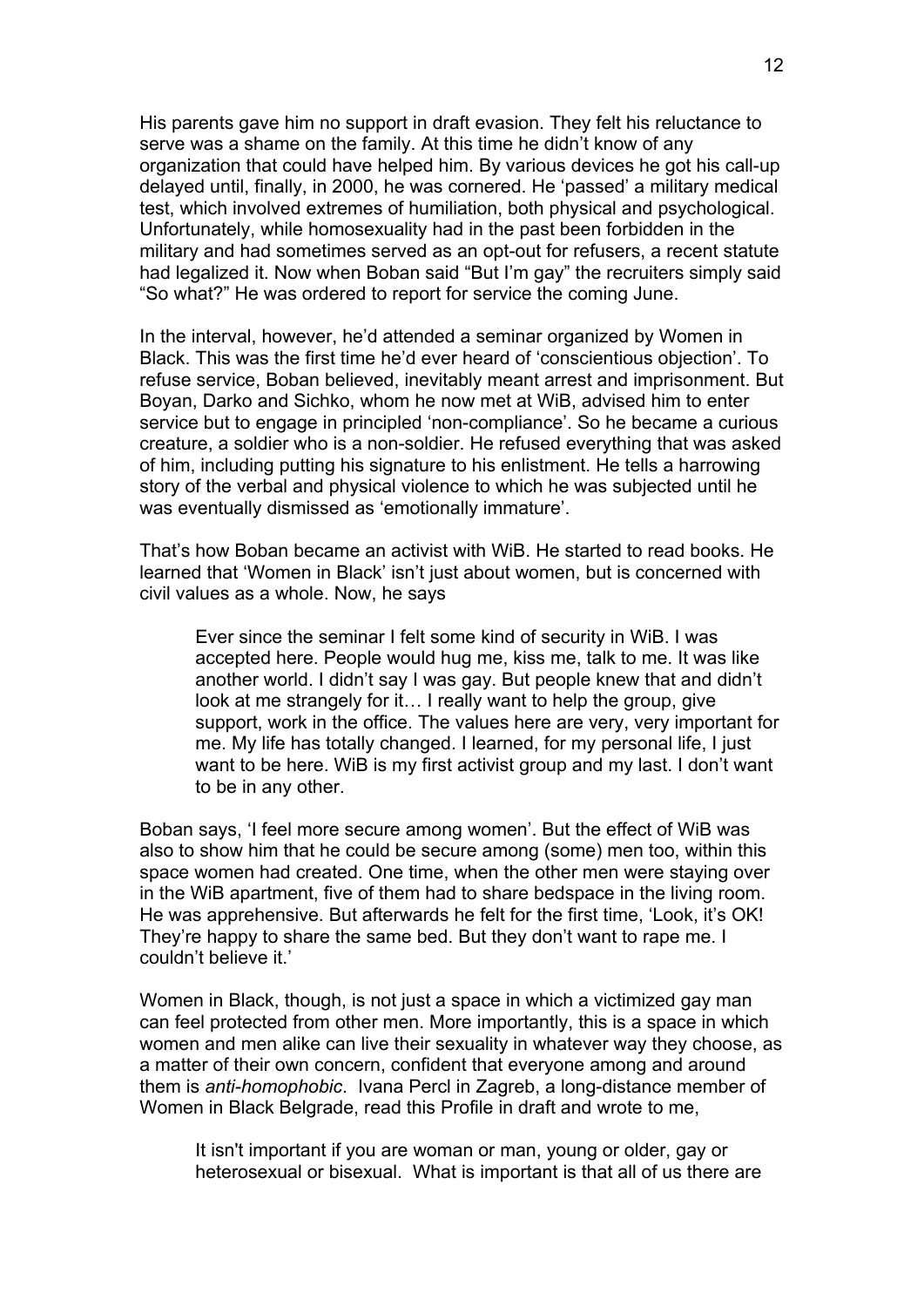learning how to be tolerant of each other, of our differences. It's not easy all the time, but we make the effort. I like the word 'deconstruction'. Deconstruction of all constructions. That's how I see and feel WiB Belgrade.

It is an exact parallel to the way in which WiB is a space in which people of all 'ethnic' names can freely live their own sense of self, confident that everyone among and around them is *anti-nationalistic*. Tamara and Ksenija only told me, out of kindness, because they were trustful of my analysis and my intention, what their 'ethnic background' was. It's not a question normally asked in this environment. Likewise, they gently avoided making use of opportunities to tell me whether they see themselves as lesbian or heterosexual, for that too is *not the point*. The point is that this is a label-free zone. Thus, everyone takes pleasure in the fact that a man may sign himself, with apparent illogic, a member of 'Women in Black'. One day on the way home from a Women in Black demonstration Boban was badly beaten up by angry boys shouting 'You're a gay!' in the same breath as 'Traitor. Get out of Serbia!' If Boban can be hit and hurt as a Woman in Black he can certainly *be*  a Woman in Black, I think would be the feeling. Tamara:

These are totally different guys here. Outside, men continue to perform masculine identity. This is not masculinity. The whole project is refusing the dichotomy. The words male and female don't have the same meaning in here as outside. Outside you can be beaten *as* a man.

Boban would later write that he sees WiB's practice of inclusion as enabling men to work outwards for change in other men: '…one women's space that accepts men at the same time becomes the space in which men are changing men…Today, men who are in the group are doing exactly this: they recognize themselves in patriarchy, learn, transform themselves, and, in the end, change men around them' (Stojanović 2005:2).

So, in this apartment in Belgrade they are re-writing identity, in terms of gender, sexuality and national 'name'. 'Woman', 'gay' or 'Serb' are not identities for them but political practices, open to continual discussion and reformulation. But identity isn't everything. Staša, reviewing what I wrote above, wanted to stress that 'the men are not here because they are gay but because we share the same *values*.' The bottom line is that, however they define their sexuality, the Women in Black men 'are active antimilitarist, antinationalist, antipatriotic, antihomophobic and antisexist men'. Nor does the presence of men, she told me, undermine the capability of women to retain the initiative in this feminist organization. Sometimes the women meet alone, and the men accept there are times when this is appropriate.

# **Post-war practice: reconnecting**

I went to Belgrade in October this year to join Women in Black for a celebration of the 13<sup>th</sup> anniversary of their first vigil. I was able to attend a demonstration in Republic Square in which around 40 women and some men participated. The usual black clothes and placards of the participants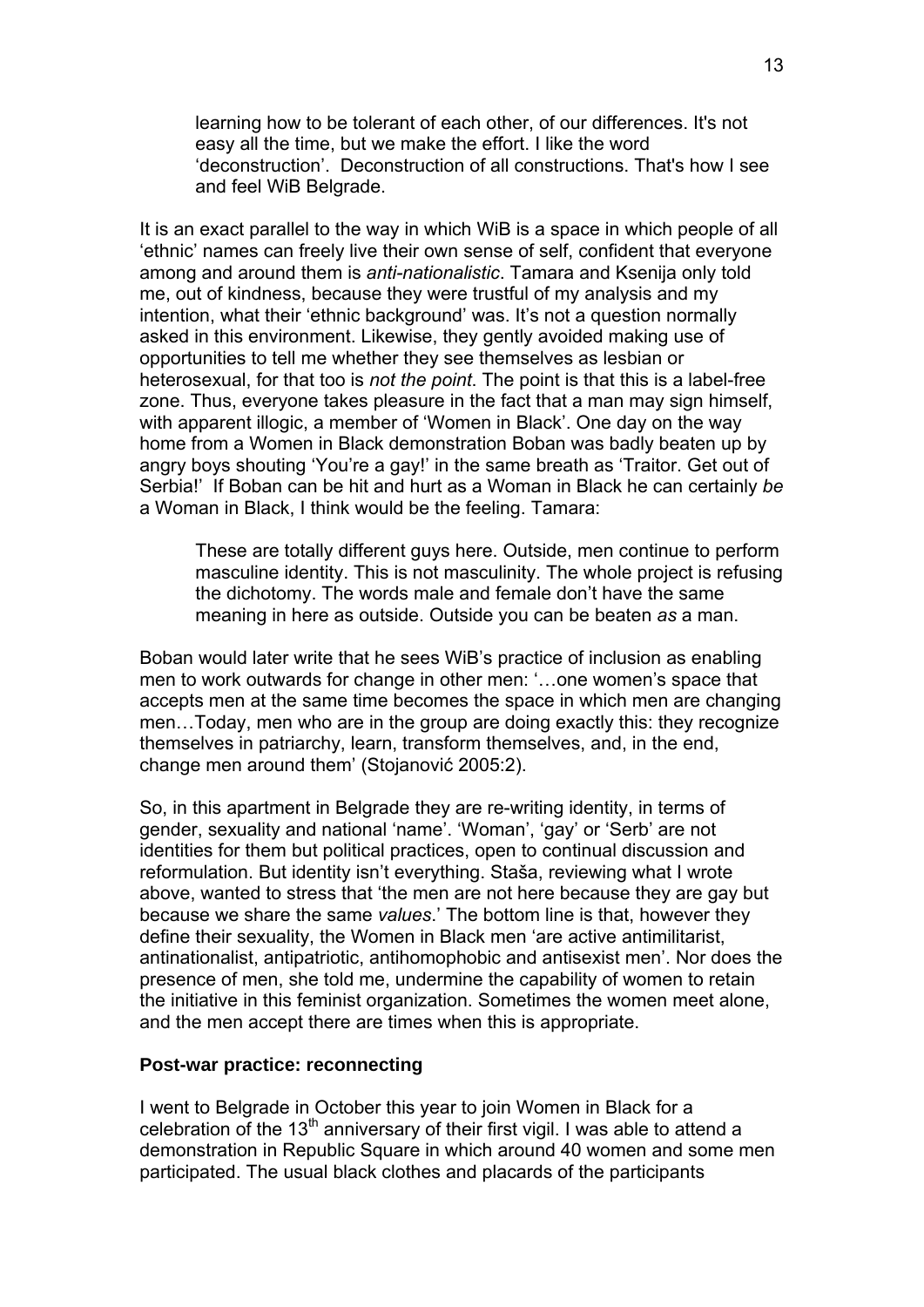contrasted with the rainbow colours of an 8-metre long silk peace flag. The rainbow theme has been popularized by the Italian peace movement but it also has resonance with Gay Pride. Since the last big Pride march and the last WiB vigil had both been viciously attacked by members of the public, there was some anxiety about reactions to this anniversary vigil. But we met with no animosity.

The anniversary was also celebrated in a two day seminar on 'Women's Peace Politics' at which women of WiB Belgrade were joined by women from other towns in Serbia, and also groups from Bosnia-Herzegovina. From this event I learned a lot about WiB's recent work and current thinking. For a start, it made clear to me the scale and intensity of their activity since the wars ended. Mainly funded by a five-year grant from the Heinrich Boll Stiftung, they have organized series of workshops on feminist and antinationalist / antimilitarist issues in five locations in Serbia.

As a result of these and other activities (*WFP* 2005 forthcoming) they are no longer just 'Women in Black Belgrade', as WiB worldwide tends to know them. They have long since overcome the restrictions on internal travel and communication imposed by the war. They now comprise a network with members in many other places in Serbia and Montenegro for whom, as Staša puts it, 'the Belgrade office is our common house, a common place of solidarity'.

There were just over thirty of us at this October workshop. The age range appeared to be, with a few exceptions, [4](#page-13-0)5 to 65 years.  $4^{1}$  Staša facilitated the event, in partnership with Zibija Šarenkapić, of the Cultural Centre Damad, an NGO from the predominantly Muslim town of Novi Pazar in the Sanžak region of Serbia.

Staša set the scene. The purpose of the workshop was to build 'women's solidarity and friendship, trust and confidence as a tool in resisting militarism'. She asked women to remember to speak and address each other as individuals, rather than in the name of some collective identity. She reminded us that patriarchal society assigns the role of nurture to women and ascribes certain values to them – such as being 'peaceful'. But these are social constructions, she emphasized. We all know of women war criminals. It is not on the basis of being women but only by political work, knowledge and choices that we can act together as women against militarism and nationalism.

*Addressing the past* 

1

<span id="page-13-0"></span><sup>&</sup>lt;sup>4</sup> Younger women were simultaneously attending a parallel workshop on a different theme, 'Sisterhood and Solidarity: Profession or Choice'. Its subject was the way the patriarchal model of domination influences even the behaviour of women to women, for instance the patronising of younger women by older women. The workshop was organised by young women of an *ad hoc* group 'Antikeve' (Ivana lists them as Ksenija F, Natasa M, Marija P and Ivana P), formed to address precisely this theme.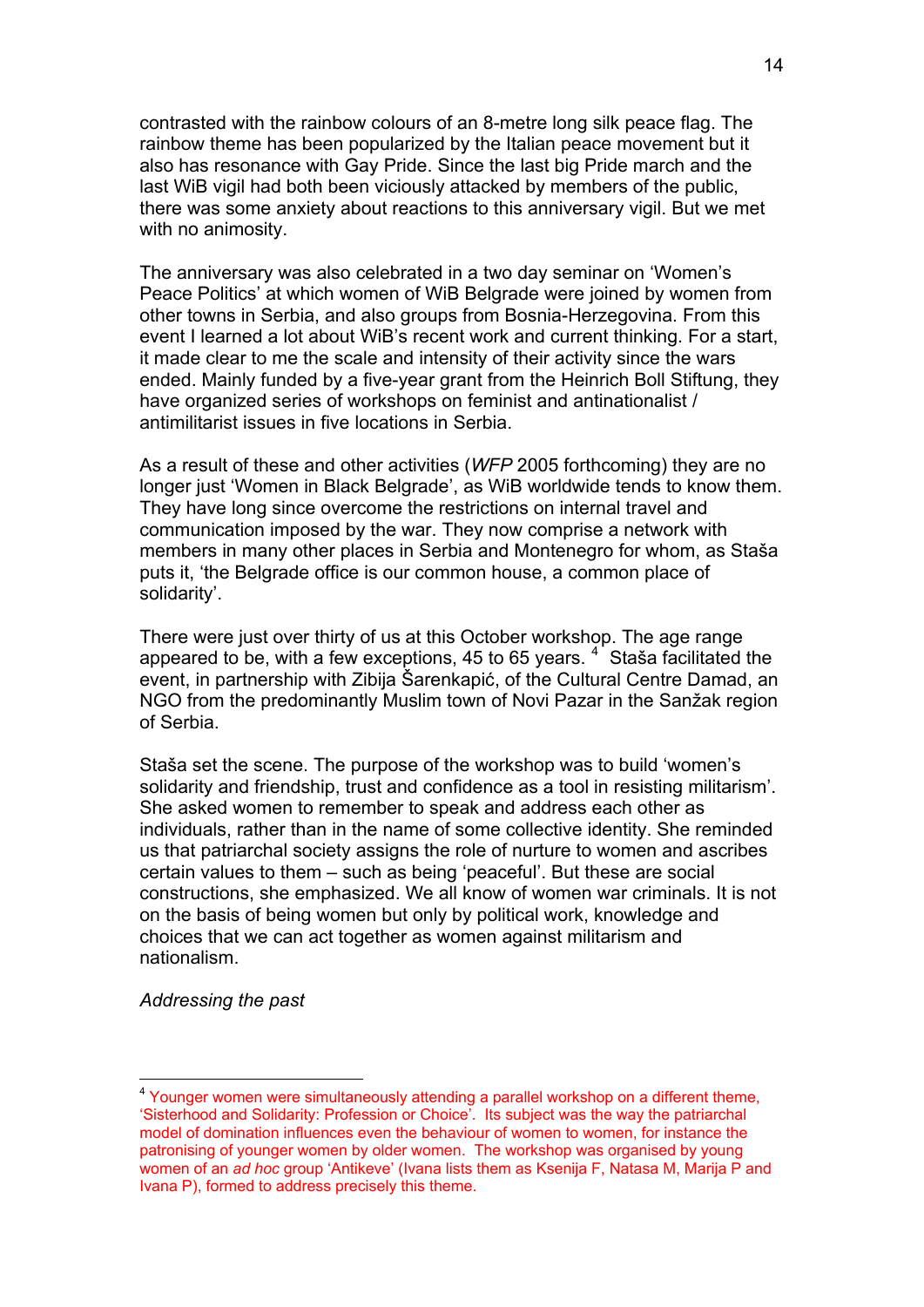As women began to speak I quickly picked up their feeling of living in menacing times. Milosević was defeated in elections on September 24, 2000, and forced out of power by popular demonstrations on October 5. The regime was replaced by moderates under the presidency of Koštunica. However, since 2000, when Prime Minister Djindjić was murdered, with the Kosovo question unresolved and trials of war criminals far from complete, Serb nationalism is coming into the open again, the Radical Party commands a large proportion of the vote and the prospects for lasting democracy have deteriorated. Though militarization has decreased slightly, this has been offset by an increase in the malign political influence of the Orthodox Church. There is no sign of a recovery of truly shared living and co-operation between 'Muslims' and 'Orthodox' in either Bosnia or Kosovo.

I asked both Zibija and Staša what they hoped for from this seminar. Zibija told me: the women attending it are living in local communities where women's roles are still traditional and any solidarity between women of one community and 'the other', is deeply suspect. In such circumstances the meeting would be valuable were it only to give participants the sense 'there are like-minded women that you can count on'. At best, they might be able to plan some shared activity for the future.

Staša explained that WiB do not think in terms of 'reconciliation' – a notion that 'suggests we are different peoples who have to resolve a dispute'. On the contrary, we were all Yugoslavs who had been named and divided by nationalist politicians and militarists intent on erasing every indication of similarity and shared existence. It is not a question of 'reconciling' but of refusing the arbitrary barriers placed between people, re-establishing connection and seeking political grounds for solidarity.

A description of the circumstances from which some women came to the workshop may help indicate the significance of the discussions. Present at the meeting were women from the Bosnian towns of Srebrenica and Bratunac. They are 11 kms. apart, in what, at the end of the war, became the Republika Srpska. Before the war, Srebrenica's population numbered 37,000 (80% Muslim, 20% Serb). Bratunac had 32,000 inhabitants (68% Muslim, 32% Serb). As the Serb nationalist forces approached, many Muslims fled from Bratunac and other places, swelling the population of Srebrenica, an area supposedly protected by the UN forces. But, in spite of the UN presence, Serb extremists massacred an estimated 10,000 Muslims on July 11, 1995. The victims were mainly men and boys, though 700 women are also unaccounted for. Almost all surviving Muslims left the area, to reside (for shorter and longer periods) in the Muslim-controlled part of Bosnia or abroad. In these years many Bosnian Serbs were also killed by Croat and Muslim fighters. There is some co-operation today between survivor associations of all three communities (and Kosovans) with the support of the International Institution of Exhumation and Identification.

Two groups of Muslim survivors of Srebrenica and Bratunac were represented at our seminar – one organization which favours the return of Muslims to live in what is now in effect a Bosnian Serb mini-state; one which does not favour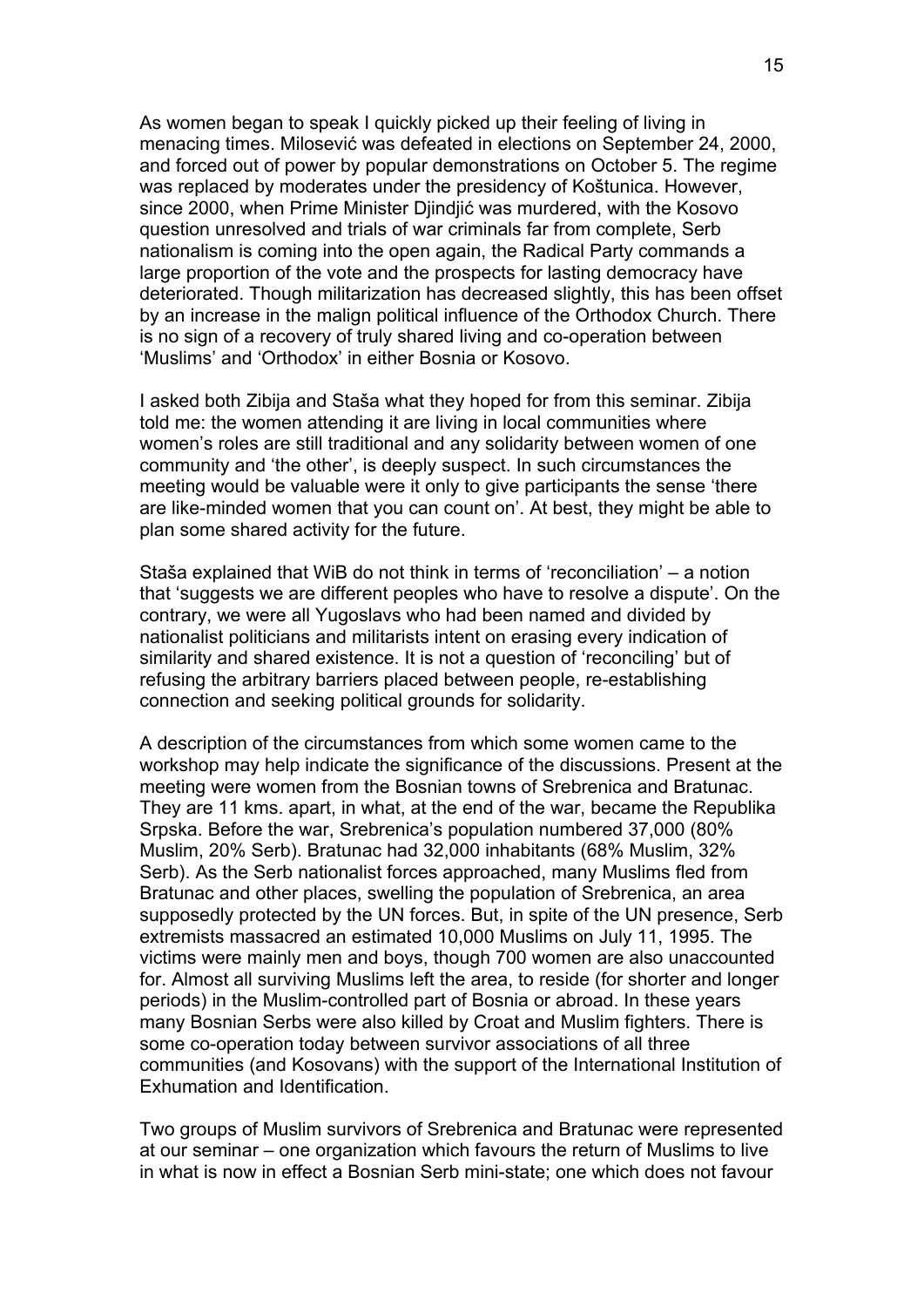return. Some thousands of Muslims have returned but they are living with little organizational support in lonely and threatening circumstances among their former 'enemies'.

Also at our meeting were women from three Bosnian Serb organizations from the town of Bratunac and the neighbouring village of Kravica. Many thousand Bosnian Serb refugees fleeing from Central Bosnia settled here during the war, and today the area is predominantly Serb, with enclaves of Muslim returners. There is virtually no contact of a constructive kind between the two communities, except what these few women's organizations have contrived. One woman from Bratunac said, 'there is a hidden border round our town – a few brave women have crossed it'. Their presence here at the seminar, together with women of the Muslim 'survivor' associations, hosted and supported by women of Serbia (including Sanzak) was thus very significant, and very characteristic, of Women in Black.

#### *Responsibility and guilt*

A central issue in the discussions I listened to at the workshop was the relationship between *responsibility and guilt*. WiB are firm in the belief that it's unhelpful for an individual to take on collective guilt. Women are conditioned to feel guilty, and it leads to self-hatred, anger and ultimately to more violence. 'Serb' women in particular are vulnerable to deep feelings of guilt for crimes that Serb nationalist forces committed in their name, for not having seen what was happening in time, for not having taken a stand against it. But crimes were committed on all sides, and this should be acknowledged without falling into a "hierarchy of victims" ('we suffered more than you'). The alternative is to increase our detailed knowledge of the past, acknowledge the crimes that have been done 'in our name' and take responsibility for them through our own choices and actions for the future. Some of the things said in the workshop, that I noted down, may help illustrate the dynamic:

'War was being prepared far ahead of its outbreak. We weren't enough aware. We got drawn into it.'

'In the 1990s I thought everyone had a right to their opinion. Now I think I should have faced up to wrongs and named them, and argued the case.'

'Only when my husband was to be called up, then I supported his refusal to serve and went out into the street myself. But I ask myself now, why only then, when I was personally affected? Why not before?'

'We as citizens of Serbia have more moral responsibility for the war because our politicians were more to blame. And we had more possibility to oppose them because we didn't get bombed till '99. '

'For years I have been ashamed of saying I am from Serbia, because of collective guilt.'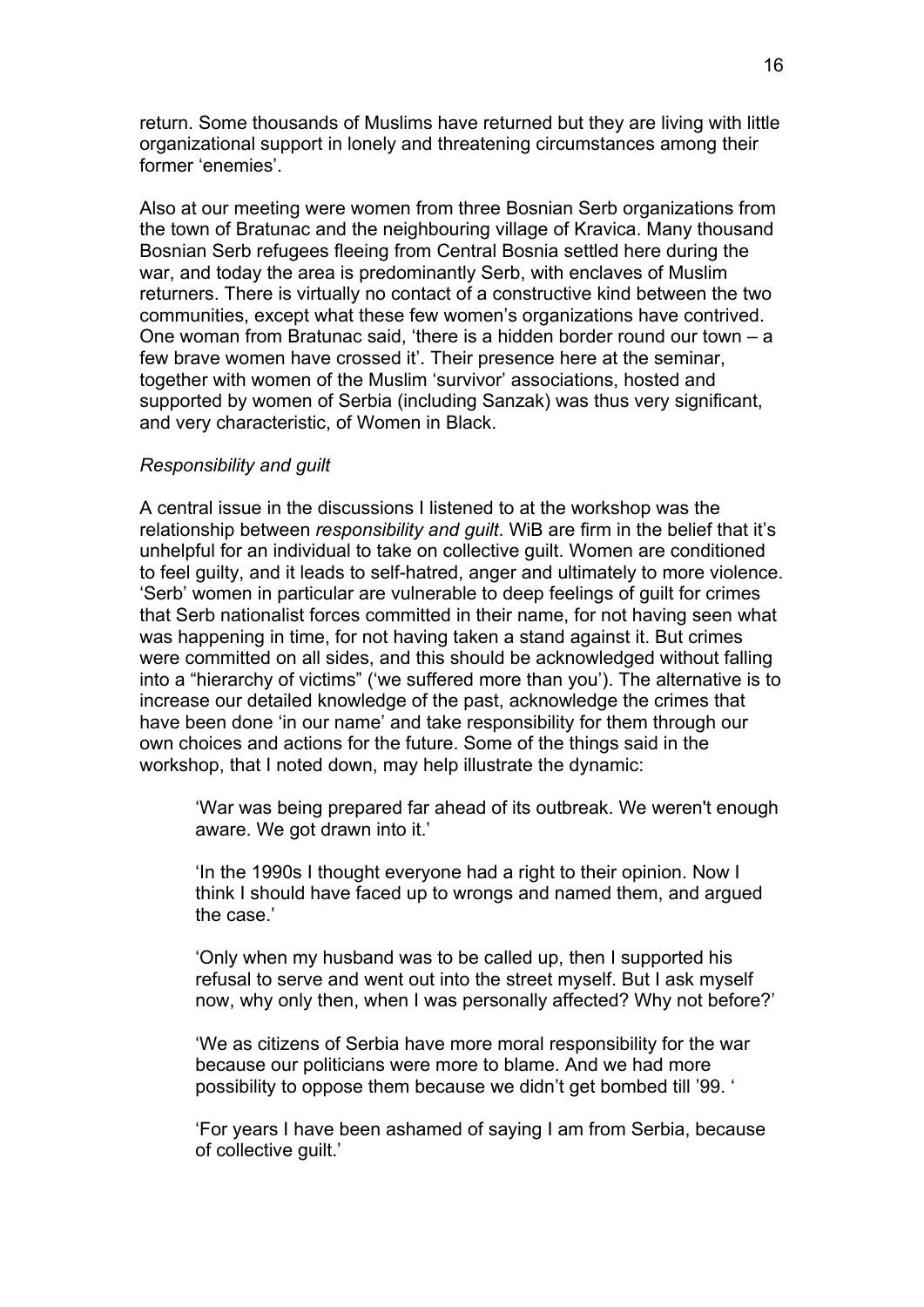'It's not easy to experience being one of a people that do crimes.'

'I warned my son when he went to Sarajevo "don't tell anyone where you are from".'

'Those who started the war must be punished, to absolve the rest of us from collective guilt.'

'Every war criminal should be named by individual name, not by national identity. It hurts me when they say it was "Serbs".'

 'We must constantly remind ourselves who is responsible. Who drove the vehicles, who dug the graves? They must all be arrested.'

'A victim is a victim, a mother is a mother, regardless of identity.'

'We are finding war graves. It isn't publicized. People should come and see the places where crimes were committed.'

'To say in this country that we committed crimes and have criminals that should be punished isn't easy. My brother is one. I hope he will be punished.'

'We must find the criminals, who still go free in our cities and get promoted in the police because they were good killers and rapists, and burned a lot of houses.'

'People are so obedient to the state. If you rebel you are immediately stigmatized. You get to feel you're crazy. Other peoples' silence silences you.'

# 'We can':

work individually; clarify our minds, read; talk to friends and colleagues, reveal prejudices; network, form organizations; work in schools, change the curriculum; create public opinion, make space in the media.

'Personally, I'm going to refuse to receive any visit from the priest in my home, because the church is encouraging nationalism. That's something concrete I can do.'

'We don't want to take on collective guilt. But we must face and take responsibility for the fact that crimes were done on our behalf. The dignity of the victims must be restored through our solidarity.'

'I take responsibility but I don't feel guilty.'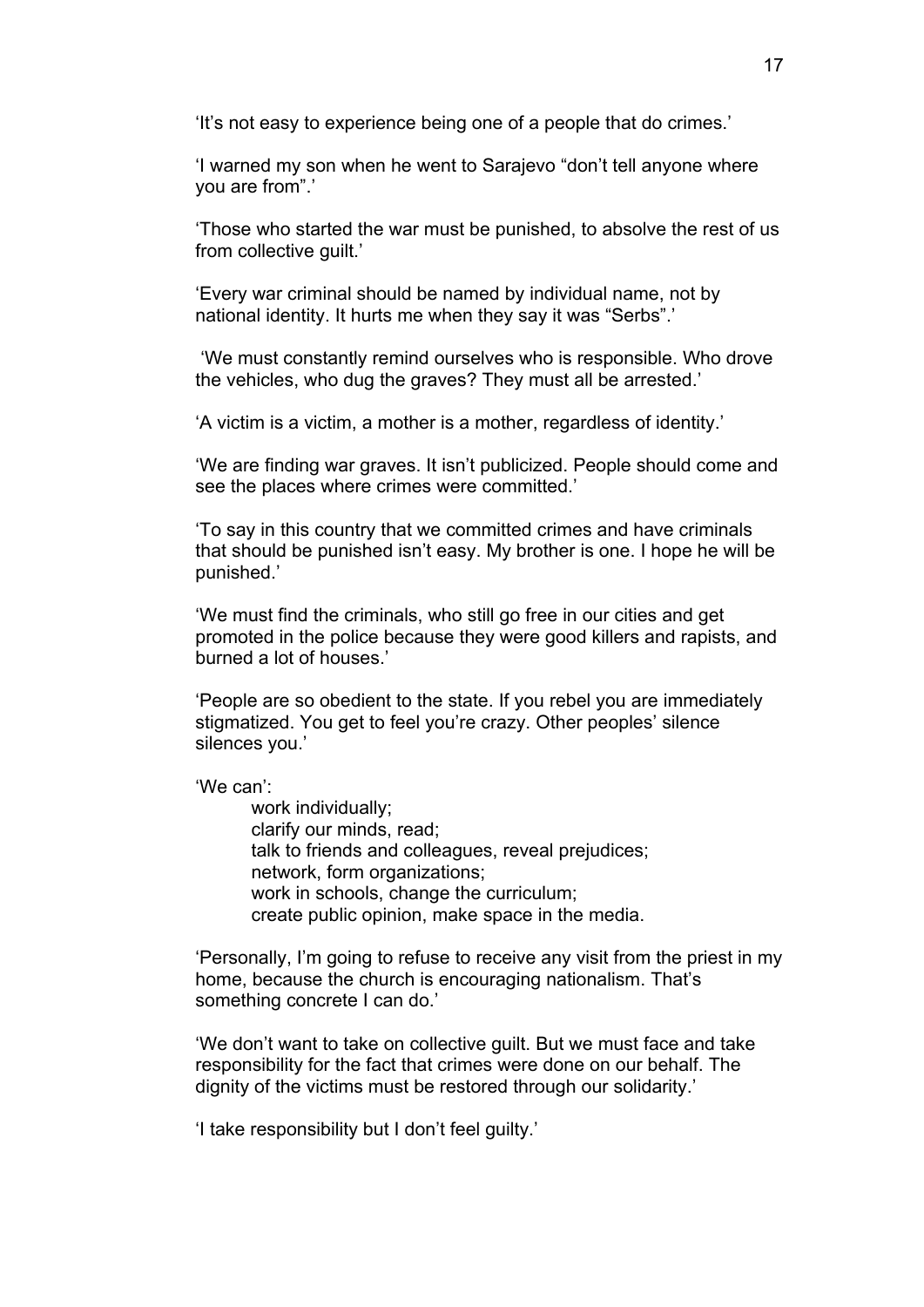I was struck by the fact that, when participants were asked to prioritize from among twenty or more sayings or slogans for their shared work, the following three came top of the list: 'No war crime should be left unpunished', 'We are crossing boundaries; we are jumping over the walls!' and 'Solidarity with women across all state borders, ethnic and religious affiliations and divisions'.

# **Things the visit to Belgrade made me think about:**

*The age gap.* 

The typical WiB woman, I've learned in my travels, is in her middle years. A lot of WiB groups around the world wish they could attract and hold younger members. Belgrade is unusual because, as we've seen, there are several activists here in their twenties. What's more, they mobilized ten or eleven other young women, from around the Yugoslav region, to come to the international WiB encounter in Marina di Massa, Italy, in August 2003. The young 'ex-Yugoslavs' were bright, anarchistic and made a refreshing splash – actually in the swimming pool, conceptually in the discussions.

In Belgrade WiB there are young women and older women, with a missing generation in between. This is because women between 25 and 40 tend to be overstretched earning their living while raising young children, and cannot spare much time for activism. The young group are thus working with women quite considerably older than themselves. I asked Tamara, Ksenija and Dana what the dynamic was like between the two age groups, in case there is something there from which other WiB's can learn.

Dana said, 'There can be problems. Probably it's not age so much as personality. But we do sometimes stereotype each other, as young, as old.' Ksenija said the real issue isn't one of age but of seniority in terms of activism. Some women who are very experienced assume they know best how to deal with things and don't trust that the younger women will know how to proceed without their guidance. Sometimes advice is welcome, but sometimes it may be overwhelming, patronizing. She took up the issue with one woman, who had replied, 'But you've not the experience yet! Don't you want to learn?' Ksenija said, 'It was as though her way was surely better than ours.' But, she added, 'It's only some women. It's patriarchy in our own relationships.' This issue was addressed at the young women's seminar – see footnote 2 above. Tamara said, succinctly, in her quiet way, 'I mostly practice active listening with the older ones'.

#### *Patriarchy and militarism are inseparable*

One thing I've found particularly helpful in the analysis and practice of Women in Black Belgrade has been the irreducible connection they make between feminism and antimilitarism (and antinationalism – although of course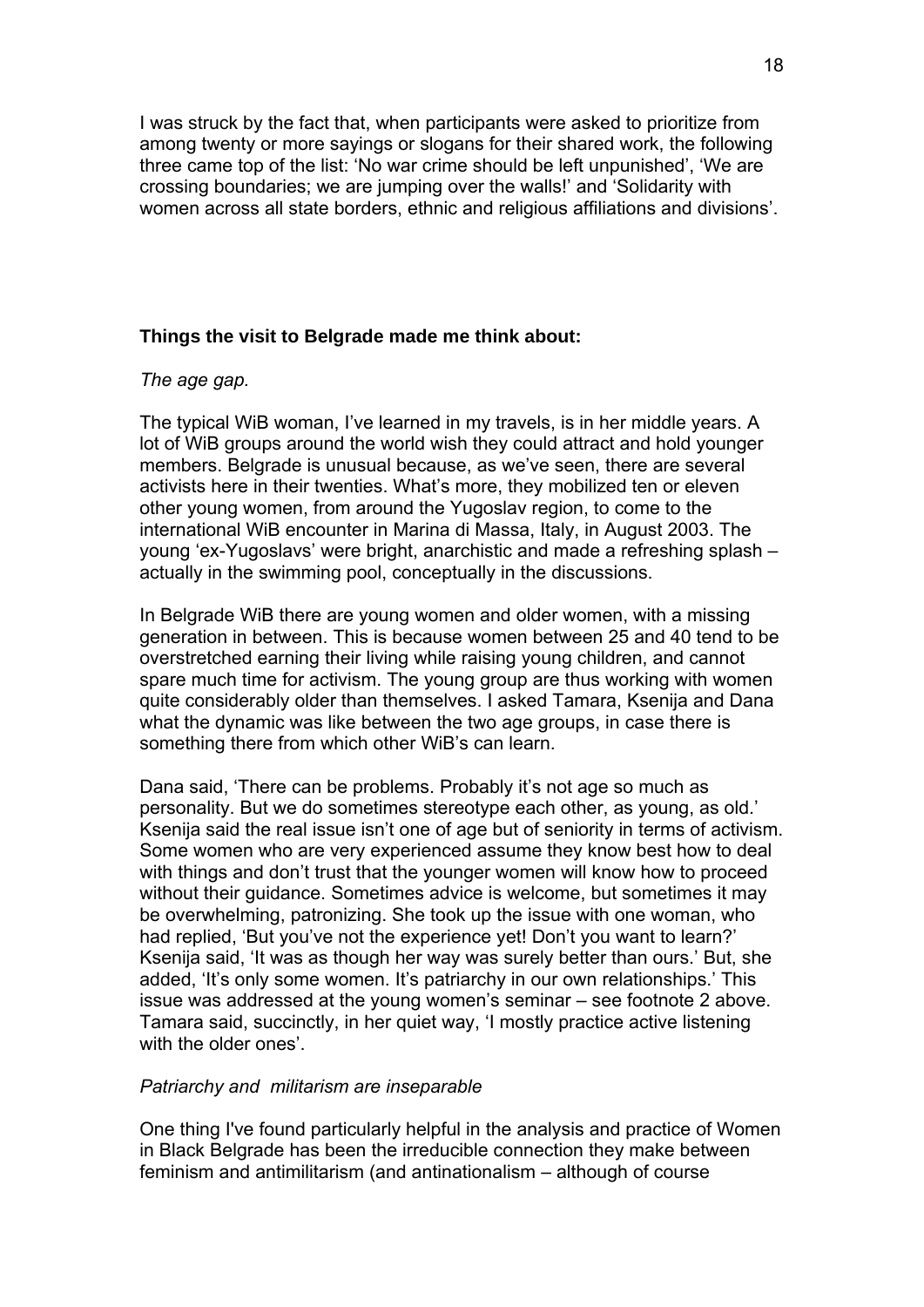militarism historically is antecedent to nationalism). This thinking is evident in many of their writings, but here I am drawing on two articles by Staša Zajović. In one, she writes

Patriarchy is the basis and precondition for the survival of militarism and nationalism. Hatred towards the 'other' and those deemed different, which can lead even to tendencies toward their extermination, is at the core of patriarchy' (Zajović 2004:2).

Earlier she had asked herself why such a high proportion of those signing a petition calling for a civilian alternative to military service were women. It's because, she believes, these issues, and indeed militarism itself, are seen by women as connected with their everyday lives, with their marginalisation, inequality and gender roles: '... militarism, sexism and nationalism are part of patriarchal control over women'. Women, she goes on, were the ones who cared for their male relatives, hiding and protecting those who evaded the forced draft or ran away from the front. In being active now in the struggle to change the law, 'their own marginalization and devotion to caring for others is transformed into a kind of opposition to militarism… Women are very willing to participate in antimilitarist activities that are connected to their personal life and everyday experience' (*WFP* 2001:276-78).

Men for their part, in refusing military service, are rejecting a given gender role. In a Women in Black leaflet dated May 2001, are the words 'I am a conscientious objector because... of the patriarchal system and especially because militarism is armed patriarchy' (*WFP* 2001:286).

## *Synergy of linked projects*

What struck me a lot here was the way a small community of women, on an impulse that came from an incipient women's movement in peace time, had on the outbreak of war formed three organizations inspired by similar principles but directed towards different kinds of response: conceptual, personal, political.

The Women's Studies Centre set out to develop the conceptual foundations of a women's response to these terrible times and enabled a lot of women to see the war as gendered and to think of themselves as feminists. (Feminist Publishing 94 contributed to this too.) Two instances where theory enriched practice. First, the WSC includes theory of bodies and sexuality, and latterly queer theory, in its curriculum. We've seen how that is lived out in WiB. Second, the WSC teaches the thinking of philosopher Hannah Arendt on 'responsibility'. We've seen (above) how this too informs WiB practice.

The Autonomous Women's Centre responded to the needs of traumatized individual survivors, whether of domestic violence or of rape in war. They demonstrated the practical connection between the violent oppression of women in the family and in society, in peace time and in war. And Women in Black provided a framework in which women could dare to take a public stand in opposition to militarism and nationalist aggression by their 'own' state. It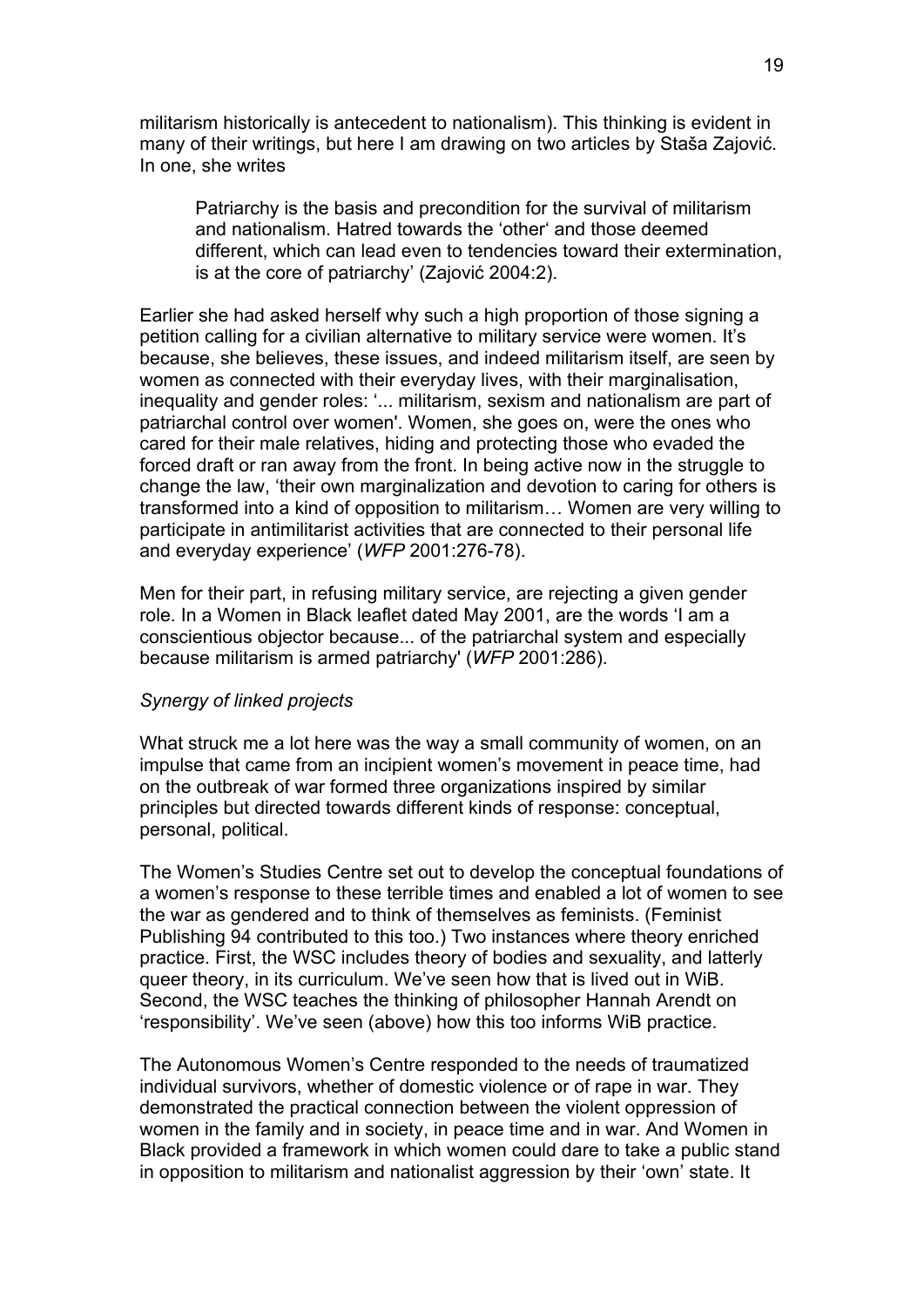also built and maintained important links between women across local and international borders. It could not have done this work as effectively as it did had the two sister organizations not existed – the one a 'school of feminist thought' and the other a place where women were caring for individual women.

The existence of this cluster of organizations enabled women with different abilities and inclinations to get involved in whatever way was possible for them. The written and spoken word; individual acts of compassion and care; and risk-taking demonstrations of disobedience (refusal of ethnic identification, refusal of militarism, refusal of sexism) were all necessary and together they seem to me to have added up to a sustainable feminist response to war.

# **Contacts**

This profile is based on an eight-day visit to Belgrade as part of the fieldwork for my research. While there I had the chance to interview (in alphabetical order) Boban Stojanović, Cica (Nevzeta) Josifović, Dana Johnson, Daša Duhaček, Jasmina Tešanović, Ksenija Forca, Slavica Stojanović, Staša Zajović, Tamara Belenzada and Zibija Šarenkapić. I draw on an interview I had in London with Lepa Mladjenović, and comments she made on this Profile in draft. I also had conversations in the course of the seminar with women of the Bosnian organizations Women's Association 'Maja' of Kravica, Women's Association 'Podrina' and 'Forum Žena' of Bratunac, the Association of Mothers of Srebrenica and Žepa, and the Citizens of Žepa and Srebrenica living in Tuzla. Daniela Durkalić and Tamara Belenzada generously helped me with interpretation. I wish I had been able to sit down with each and every woman I met in Jug Bogdanova – especially more of the older generation of women. The story would have gone on gaining richness with each new interview. But to everyone in Belgrade who does this important work for all of us, and in addition made time for me - a big thank you.

I returned a first draft of this Profile to everyone I had interviewed, and from many of them I received helpful comments and amendments, which I took account of in producing a second draft. This second draft was returned to everyone to see whether they would feel comfortable to have the profile put up on the WiB international website. It is now with their agreement that I go public with it. We hope it will interest WiB and other active women in other countries. 'Watch this space' for forthcoming profiles.

**Women in Black against War** / *Žene u crnom protiv rata* 

Jug Bogdanova 18 Beograd 11000 Serbia and Montenegro

Contact: Staša Stajović, Ksenija Forca Tel/fax 00 381 11 26 23 225 stasazen@eunet.yu [www.wib-zeneucrnom-belgrade.org](http://www.wib-zeneucrnom-belgrade.org/)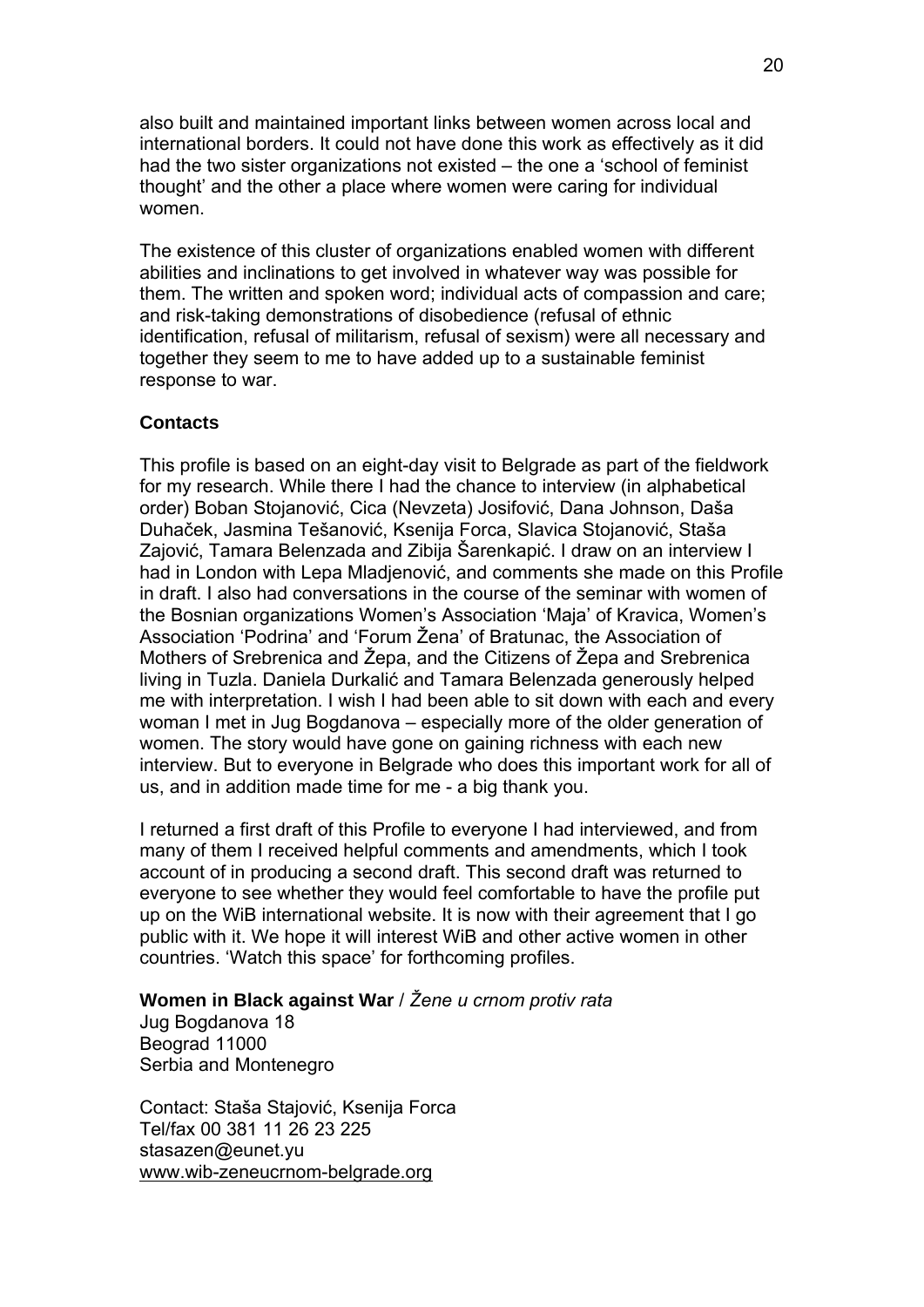### **Centre of Women's Studies and Gender Research** /

*Centar za ženske studije*  Faculty of Politics University of Belgrade Jove Ilica 165 Beograd 11000 Serbia and Montenegro

Contact: Daša Duhaček Tel/fax: 00 381 11 491 219 E-mail: [zenskestudie@sezampro.yu](mailto:zenskestudie@sezampro.yu) [www.zenskestudie.edu.yu](http://www.zenskestudie.edu.yu/)

### **Autonomous Women's Centre**/

*Autonomi ženski centar*  Tirsova 5a Beograd 11000 Serbia and Montenegro

Contact: Stanislava Otasević, Lepa Mladjenović Tel/fax: 00 381 11 2645 798, 2687 190 E-mail: azc@azc.org.yu [www.womenngo.org.yu](http://www.womenngo.org.yu/)

#### **Feminist Publisher 94** / *Feministička 94*

Molerova 48 Beograd 11000 Serbia Montenegro

Contact: Jasmina Tešanović, Slavica Stojanović Tel/fax 00 381 11 624 295 E-mail: [mermaids@eunet.yu](mailto:mermaids@eunet.yu)

This document is one of a series of local and regional profiles that will appear on this website in coming months. They are interim products a two-year research project *Women Opposing War: Organization and Strategy in the International Movement of Women against Violence and Militarism*, being carried out by the author from her base in the Department of Sociology, City University, London, during 2004/6, with the support of several charitable trusts. The profile is not intended for publication in its present form. I would be grateful if you would not quote it in published work without first seeking my agreement.

 $\_$  , and the set of the set of the set of the set of the set of the set of the set of the set of the set of the set of the set of the set of the set of the set of the set of the set of the set of the set of the set of th

Cynthia Cockburn [c.cockburn@ktown.demon.co.uk](mailto:c.cockburn@ktown.demon.co.uk) April 2005